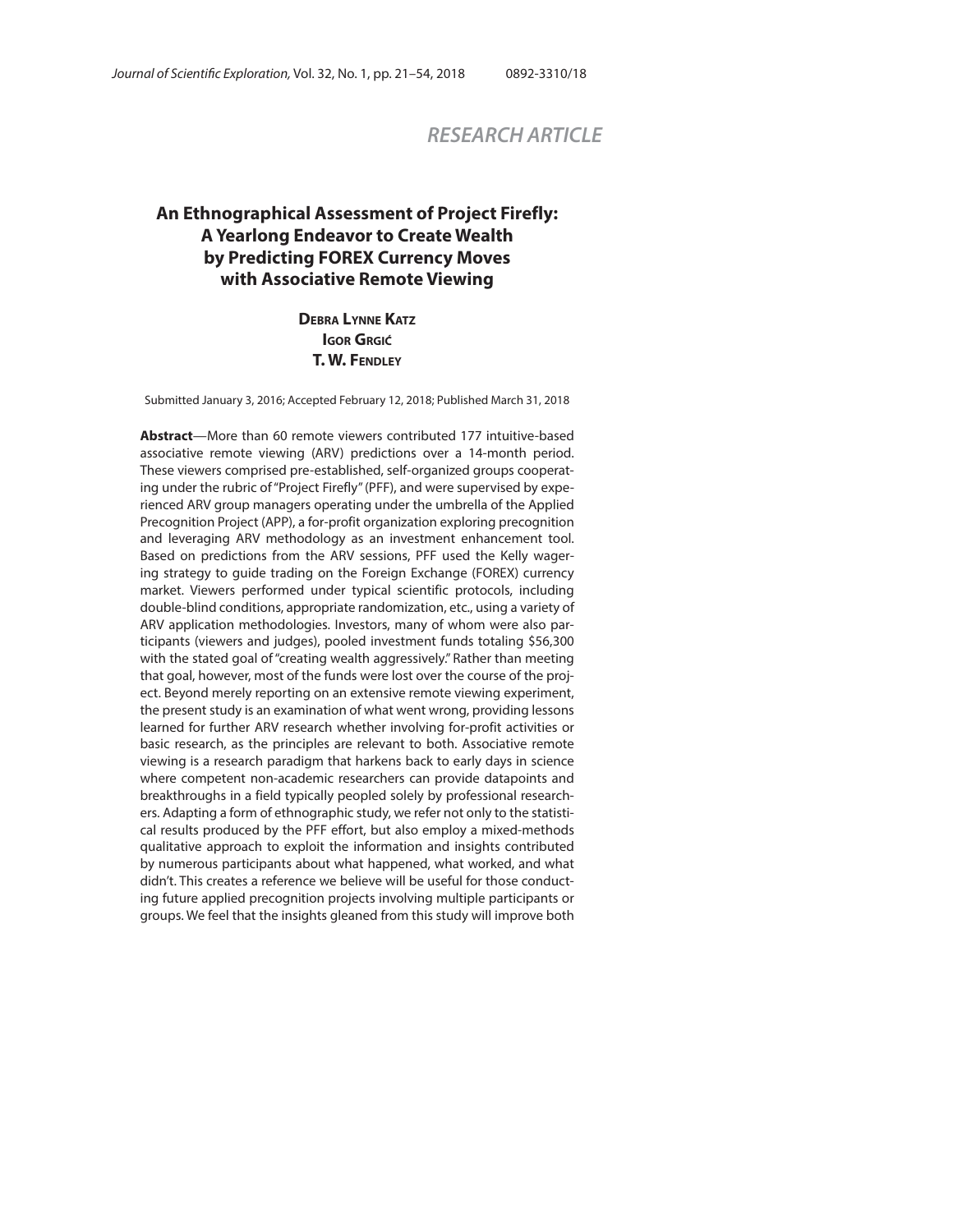ARV experimental design and execution of research protocol, benefitting professional and amateur researchers alike in their future ARV experimentation.

Keywords: associative remote viewing—remote viewing—precognition— Kelly wagering—FOREX—Applied Precognition Project—intuitive wagering—controlled remote viewing—parapsychology—predicting the future—sociology of science—ethnography of parapsychology research non-academic contributions to science

#### **Background**

In 1972, researchers at the Stanford Research Institute (SRI) began to explore the intuitive abilities of psychics and non-psychics through numerous experiments requiring detailed descriptions of photographs, objects, and locations perceived at a distance. This process was referred to as "remote viewing" (Puthoff & Targ 1976). By the late 1970s, SRI experiments had demonstrated that remote viewing could be reasonably and consistently successful and repeatable, thus earning them a series of contracts to serve as the research arm of the U.S. military "psychic spying" programs that spanned two decades (Smith 2005).

Associative remote viewing (ARV) is a specific application of remote viewing developed by Stephan A. Schwartz and SRI researchers in the early 1970s. It is used to make predictions about future events. Schwartz first presented the concept in August 1977 at the Philosophical Research Society Conference on Extraordinary Human Functioning (Schwartz 1977).

Essentially, the ARV process serves to overcome the inherent problems of forced-choice, repetitive tasks by pairing limited choices with unlimited options. While ARV protocols and purposes vary, viewers use intuitive processes to correctly describe and produce sketches and verbal reports of a photo, video clip, or other pictorial or sensory data that is paired with a potential future outcome. For ARV with photo targets (the most common), viewers describe the associated image they will see in the future, rather than directly describing the outcome or event itself. This enables viewers to remain blind to the subject matter they will describe (which could be one of millions of potential images), even if they have foreknowledge of the event and its limited number of possible outcomes.

Depending on a project's goals, successful ARV predictions may result in financial gain, may demonstrate evidence of psi and precognition, and/ or may assist those seeking information about the future, such as predicting which candidate will win the upcoming presidential election (Katz & Bulgatz 2017).

Beginning in 1985, Dr. Edwin May served as director of SRI and the SRI-Consciousness Laboratory (SRI-C), which was considered the research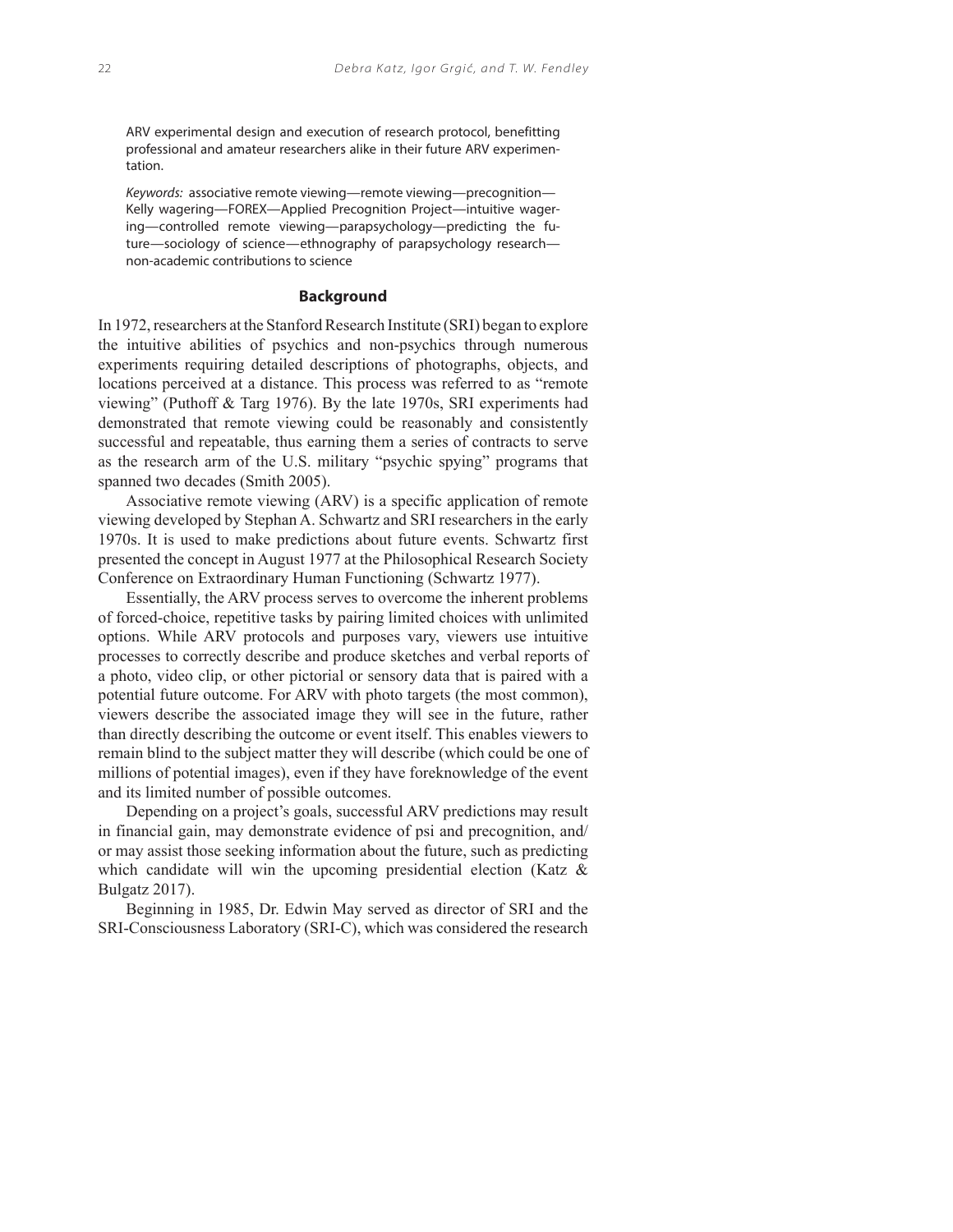arm of the U.S. military remote viewing programs. He advised the authors that the military programs used ARV as one of their information-gathering and decision-making tools. He wrote, "instead of remote viewing yes/no questions with its low effect sizes, we could get the answers using free response in an ARV protocol" (May 2016).

In 1982, Keith Harary and Russell Targ used ARV to forecast changes in closing prices of the silver futures market. They made 9 consecutive correct forecasts, which yielded earnings of more than \$100,000 (Harary & Targ 1985). Harary and Targ repeated the experiment the following year but were unsuccessful on all 9 trials. Some speculated that shortening the time interval between trials, which resulted in viewers having to perform a subsequent trial before receiving feedback for the preceding one, may have impaired performance (Targ 2012, Houck 1986).

Also in 1982, Dr. Harold E. Puthoff used ARV to predict the daily outcome of the silver futures contract for 30 consecutive days. Seven remote viewers conducted from 12 to 36 trials per person over the entire series. Each day, predictions were made using consensus judging. Twenty-one of the 30 trades were profitable, yielding profits of \$250,000 (Puthoff 1984).

In 1994, Russell Targ, Jane Katra, Dean Brown, and Wenden Wiegand conducted yet another ARV experiment in which remote viewers had time to receive feedback before starting another trial. In this 9-week series, objects were associated with the two possible outcomes, "Up" or "Down," of the weekly silver futures contract. A judge used an error-detecting protocol to compare the remote viewers' descriptions to the targets and to rate the accuracy of the description on a scale of 0 to 7. If the trial scored a 4 or higher, a prediction was made. Results yielded 2 passes and 7 trades. This was a simulation, so no purchases were made, and capital was not risked on the predictions. Six of the 7 trade predictions were correct (Targ et al. 1995).

In 2000, Marty Rosenblatt, operating under Physics-Intuition-Applications (P-I-A), reported results of an ARV experiment referred to as "the AVM project" that predicted stock market closing points. As reported on the P-I-A website and confirmed in subsequent interviews with participants, 7 viewers were paid to do 500 sessions each, for a total of 3,500 predictions, which were funneled into 700 investment targets. The "Up," "Down," and "Near-Neutral" stock changes were randomly associated with the "Animal," "Vegetable," or "Mineral" nature of 5 AVM photo targets. According to Rosenblatt's report, their overall performance was

just about what you would expect based on chance. There were 2 instances where the group produced a very high 'prediction cluster' at the 99.4 percentile based on chance, and both of these predictions were successes. Also, 2 viewers achieved the 99.8 percentile in their first 100 predictions during their dry-run period . . . . (Rosenblatt 2000)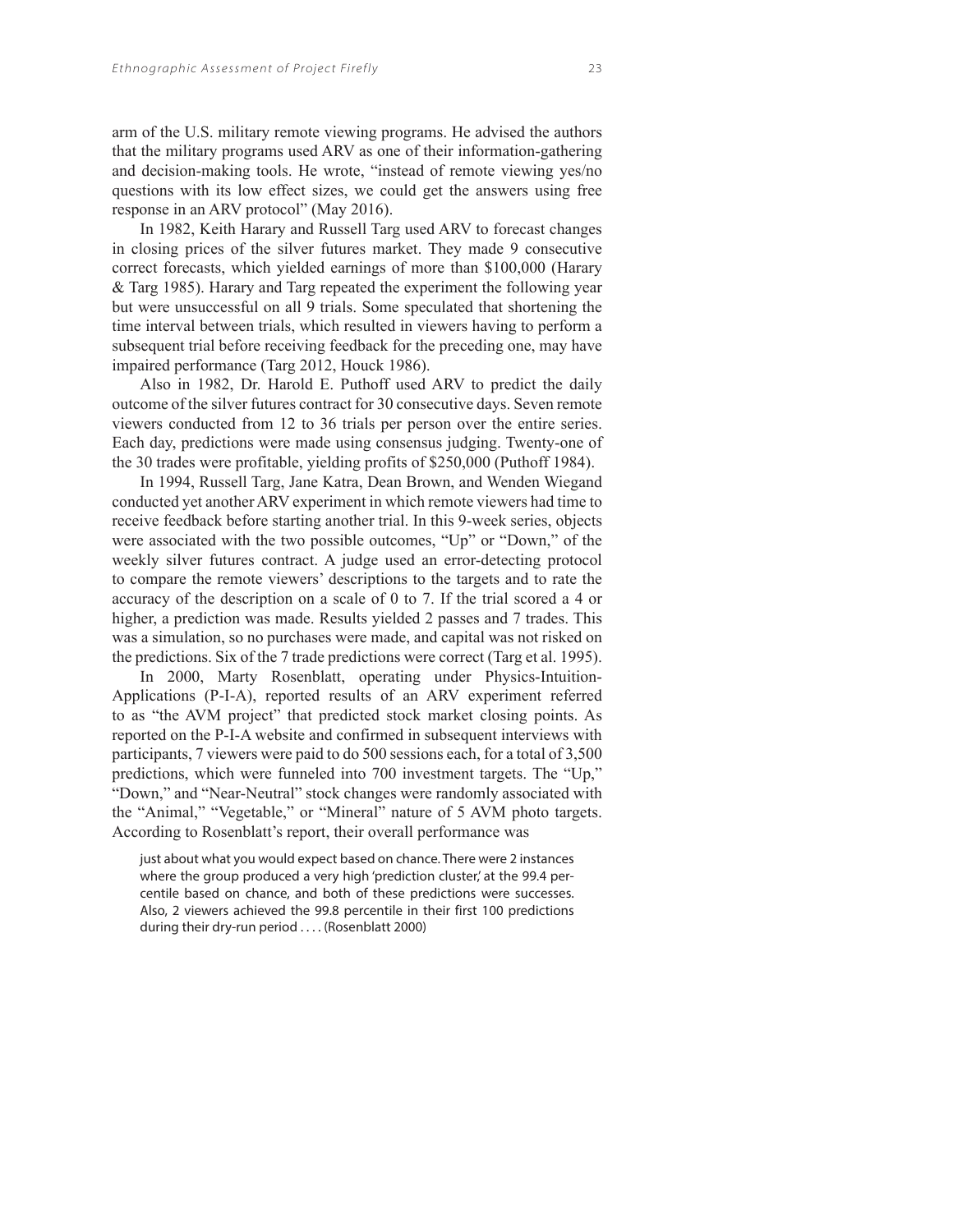From May 1998 to September 2011, Greg Kolodziejzyk conducted a 13-year study using a unique computer-based approach to the ARV protocol that allowed a single operator (himself) to conduct 5,677 trials. Of these, 52.65% correctly predicted the outcome of their respective future events, yielding a statistically significant score of  $z = 4.0$ . These 5,677 trials addressed 285 project questions intended to predict the outcome of a given futures market. (Multiple ARV trials answered a single question.) Of these project questions, 60.3% were answered correctly, resulting in a statistically significant  $z = 3.49$ . One hundred eighty-one project questions resulted in actual futures trades where capital was risked. Of those, 60% of the trades were profitable, yielding a profit of \$146,587.30 (Kolodziejzyk 2015). Kolodziejzyk reported that he went for quantity, rather than quality, in his remote viewing sessions. He also attributed his success to combining his knowledge of the stock market and the use of logic with the intuitive practice of ARV (Kolodziejzyk 2015).

In 2012, two University of Colorado college students (C. Smith and D. Laham) and Professor G. Moddel successfully conducted an experiment with 10 inexperienced remote viewers, using ARV to predict the outcome of the Dow Jones Industrial Average (DJIA). One of the project's unique aspects was that participants conducted their viewing sessions together in the same room, as compared with by themselves or in the presence of a single interviewer, as ARV experiments are usually done. They also used a very simple rating system. Instead of assigning transcripts a score, they just decided which of the two photo options best matched each viewer's sessions. In aggregate, the participants described the correct images, successfully predicting the outcome of the DJIA in 7 of 7 attempts (binomial probability test,  $p < .01$ ). An initial investment of \$10,000 yielded a gain of about \$16,000, with a total of \$26,000 at the end of Trial 5 (Smith, Laham, & Moddel 2014).

From August 2014 to August 2015, Mark Samuelson attempted to replicate Smith, Laham, and Moddel's project (Samuelson 2016). An experienced remote viewer and project manager without a formal research background, Samuelson served as project manager and independent judge. He recruited fellow members of the Applied Precognition Project as remote viewers. They met online in a webinar format a couple of times each month rather than in person. As in the University of Colorado project, group predictions were rated using a simple judging method. Samuelson's group predicted professional sporting events rather than stock market fluctuations. The goal of exceeding their 65% hit rate also differed from the University of Colorado group's goal of making money. After 26 trials, the group had 13 hits, 7 misses, 4 passes, and 2 pushes—maintaining, but not exceeding, their 65% accuracy rate.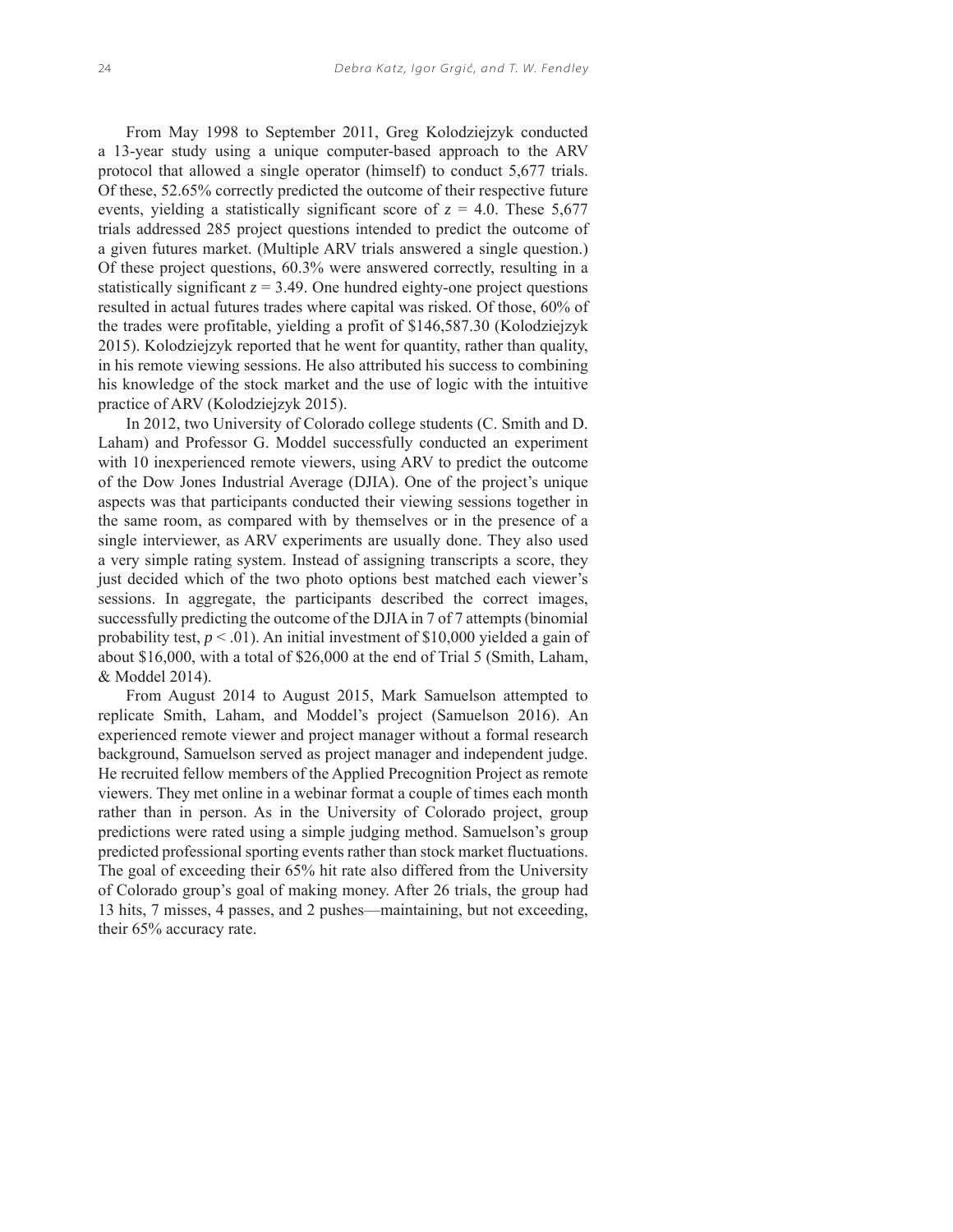In a paper presented at the 2013 Parapsychological Association convention in Viterbo, Italy, Dick Bierman attempted to complete the firstknown meta-study of ARV experiments. He summarized,

A review of ARV experiments yielding about 17 experiments for which trustworthy data could be obtained, suggests that the mean scoring rate in a binary situation is around 63%. If these results could be confirmed, this would falsify theories that predict that it is impossible to use psi in a consistent and robust way and moreover it could be the end of the financial problems in the field of psi research. (Bierman 2013)

In this same paper, Bierman also introduced a series of automated ARVcasino experiments using computer-assisted scoring and data collection. In summary, he stated:

Simulations of a 32-trial ARV experiment with a roulette outcome determining the target suggest that, for viewers that perform with an effect size of around 0.35 and players using a simple betting strategy, there would be an average net result of about 10 times the starting capital. (Bierman 2013)

## **Project Firefly**

In October 2014, the Applied Precognition Project (APP) began Project Firefly (PFF), a yearlong effort to predict FOREX currency moves with ARV. APP serves as an umbrella for a variety of self-organized groups, which contribute predictions to an overall predictions list. According to the mission statement on its website, the APP's mission is "to publicly explore, research, and apply logic and intuition/emotion to predict future event outcomes, enabling participants to evolve personally while contributing to the elevation of global consciousness."

**EXAMPLE 1: Applied Precognition Project**. Long-time ARV enthusiast and former nuclear physicist Marty Rosenblatt founded APP in 2013, along with Tom Atwater and Chris Georges (since resigned). Prior to APP's creation, Rosenblatt operated P-I-A. APP serves as an umbrella for a variety of self-organized groups, which contribute predictions to an overall predictions list. APP groups are created by and overseen by volunteers who act as independent managers. They determine their own methodologies, recruit viewers, and choose which events to predict. Since APP's inception, Rosenblatt has overseen operations, kept data, managed active discussion lists, and planned yearly conferences, where he presents the overall group statistics. APP groups have primarily operated and communicated with each other via electronic technologies such as private, individual, or group emails, discussion email lists, and webinars. Some groups, such as the Winning Entanglements (WE) groups, use a web-based software program Rosenblatt designed. WE members receive target numbers and tasking from their group manager, then can do self-judging and input their own predictions.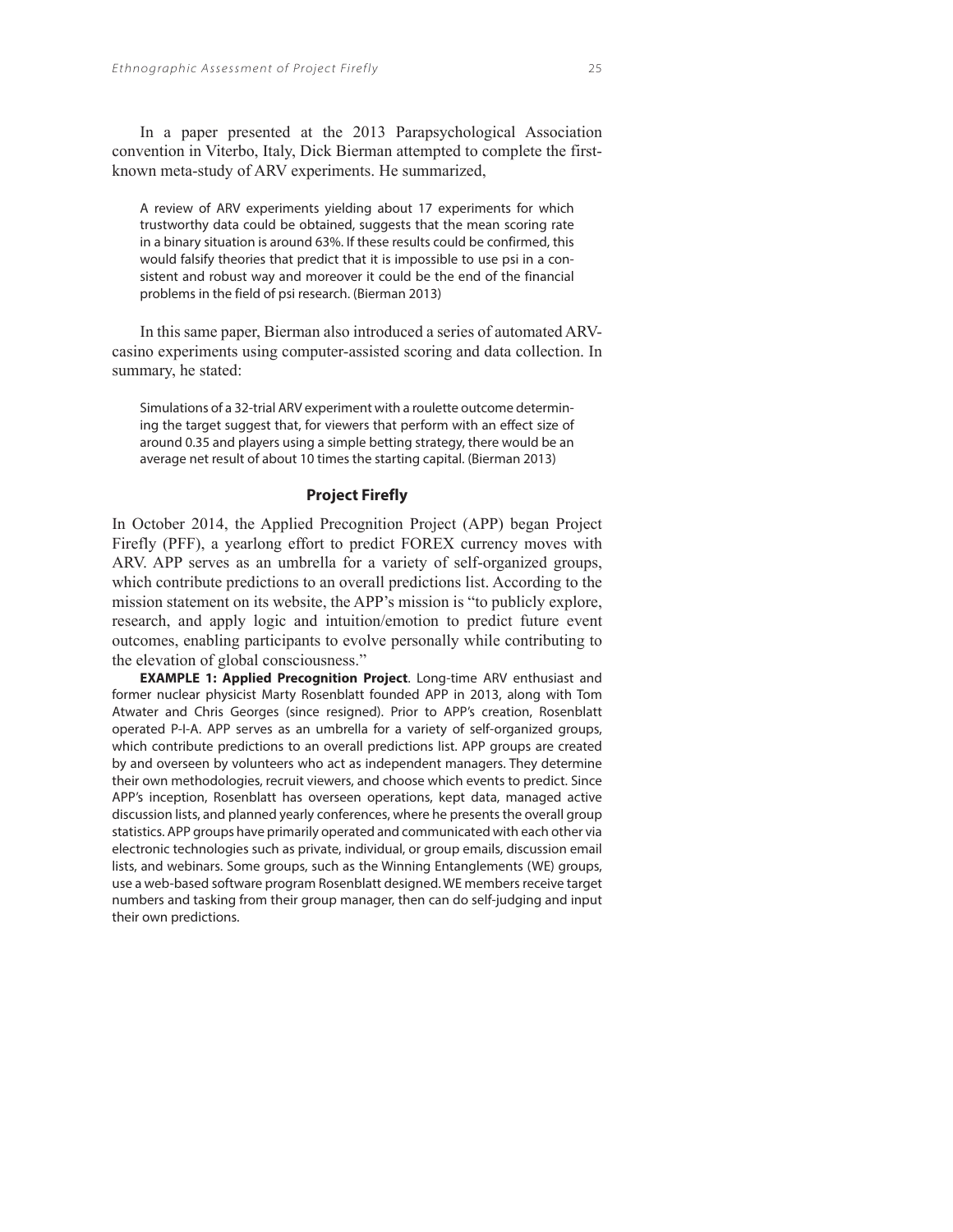| Group               | Protocol  | Hit Rate (%) | <b>Hits</b> | <b>Misses</b>  | <b>Passes</b>  |
|---------------------|-----------|--------------|-------------|----------------|----------------|
| WebinarWorkshops    | <b>WE</b> | 100.0%       | 4           | $\Omega$       | 1              |
| CAS-OAK A           | CAS       | 100.0%       | 4           | 0              | 16             |
| Vampires            | 1ARV      | 100.0%       | 1           | $\Omega$       | 1              |
| PASR                | PASR      | 80.0%        | 8           | $\overline{2}$ | 0              |
| Solo                | Binary    | 71.2%        | 52          | 21             | 30             |
| Sublime             | Binary    | 69.2%        | 9           | 4              | 7              |
| Omega               | <b>WE</b> | 60.0%        | 6           | 4              | 7              |
| Pegasus             | <b>WE</b> | 58.3%        | 7           | 5              | 9              |
| WWCdinner           | <b>WF</b> | 58.3%        | 7           | 5              | 4              |
| Financial           | <b>WE</b> | 53.8%        | 7           | 6              | 6              |
| Croatorum           | CAS       | 50.0%        | 1           | 1              | 6              |
| Sage                | <b>WE</b> | 42.9%        | 3           | 4              | 13             |
| <b>First Groove</b> | <b>WE</b> | 27.3%        | 3           | 8              | $\overline{7}$ |
| Poised              | <b>WE</b> | 14.3%        | 1           | 6              | 3              |
| CAS-OAK C           | CAS       | 0.0%         | $\Omega$    | $\overline{2}$ | 6              |
| <b>Totals</b>       |           | 62.4%        | 113         | 68             | 116            |

**TABLE 1 ARV Hit Rate Summary from June 2013 to June 2014 (Prior to PFF) Hit Rate = 62.4%, P-onetail = .000509, Znormal = 3.3; Odds vs. Chance = 1964-1**

Data shown by M. Rosenblatt at June 2014 APP conference in Henderson, Nevada.

Project Firefly used the Kelly wagering method to determine trade size—a probability-based system relying on a mathematical edge tied to past performance, used most often in sports betting with binary outcomes (Kelly 1956). The plan also implemented a majority vote (MV) procedure on every prediction made. For PFF to be successful, the Kelly wagering method required performance significantly above the 50% random rate. According to the "Assets Growth Simulation" APP completed prior to the project, the break-even point was a 55% hit rate. Before PFF began, APP founder Marty Rosenblatt had reported APP hit rates of 62% between June 2013 and June 2014 (Table 1).

Instead of holding steady or rising, however, Firefly's hit rate plunged to 48%. In December 2015, the project halted 14 months after it began with 177 predictions completed (Table 2), of which 152 were executed as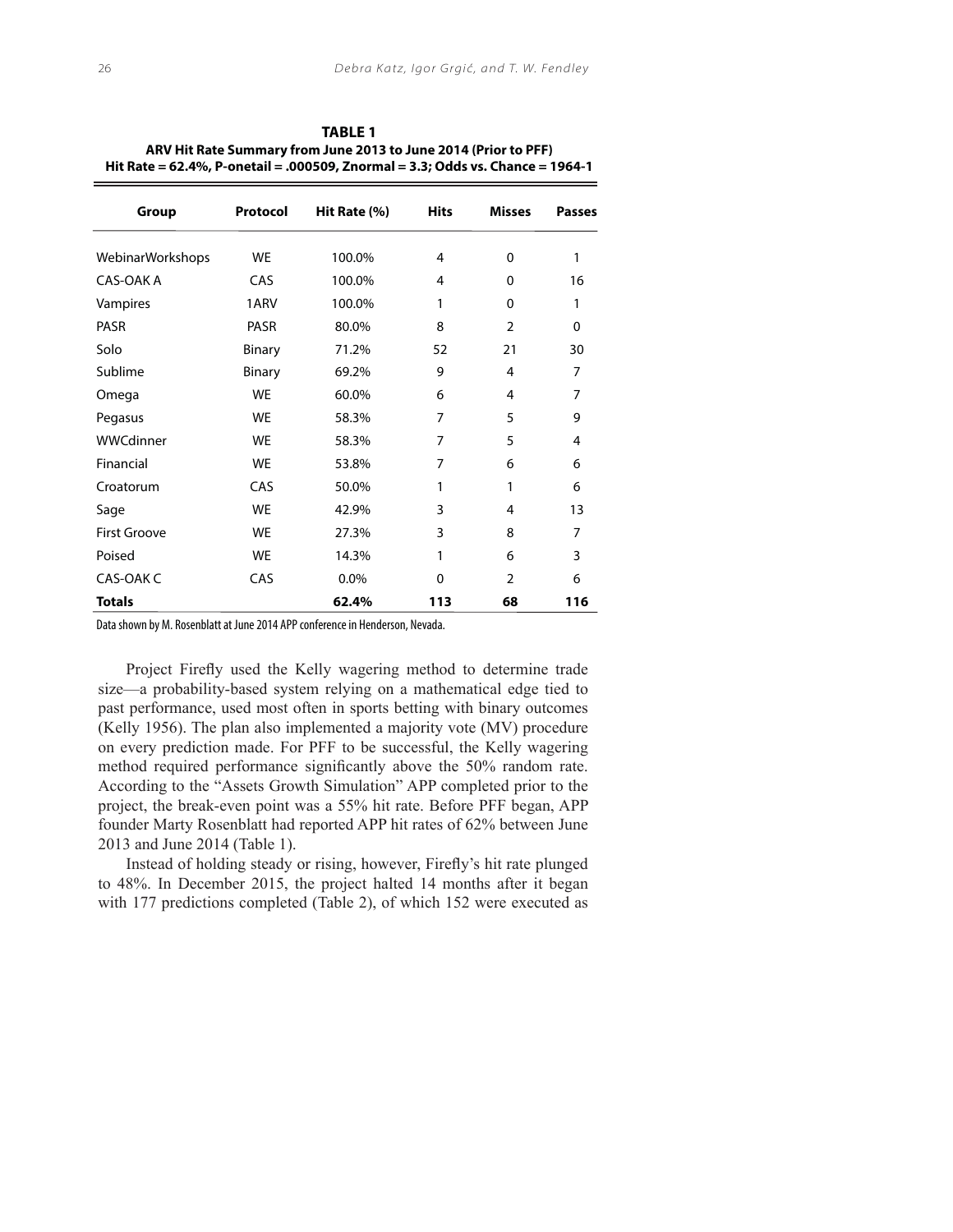| Firefly: 177 Daily Aggregate Predictions Oct. 20, 2014, to Dec. 18, 2015 |               |               |                 |  |  |
|--------------------------------------------------------------------------|---------------|---------------|-----------------|--|--|
| <b>Hits</b>                                                              | <b>Misses</b> | <b>Passes</b> | <b>Hit Rate</b> |  |  |
| 85                                                                       | 92            | 77            | 48.0%           |  |  |

**TABLE 2**

trades. Of these 152 trades, only 72 (47.4%) were successful (Table 3). Only \$4,114 remained of the \$56,300 invested by 62 members.

**TABLE 3 Firefly: 152 Actual Trades Taken on Daily Aggregate Predictions October 20, 2014, to December 18, 2015**

| Hit | Miss | <b>Pass</b> | <b>Hit Rate</b> |
|-----|------|-------------|-----------------|
|     | 80   | 97          | 47.4%           |

Following, the overall approach the authors used to report on the project and its scope are described. This includes a description of how PFF predictions were made and a discussion of what worked and what went wrong, with an emphasis on adjusting protocols for future projects.

#### **Documenting Project Firefly: A Mixed-Methods Qualitative Approach**

At Firefly's completion, the managers made it clear they did not intend to do a formal writeup of the results, other than reporting to investors, stating it was an investment club and not a formal scientific research project. The authors and many contributors to this paper—all of whom participated in Project Firefly in various roles—felt otherwise.

There is scientific value in examining not just the actual numerical results, but also the lessons learned for the sociology of science in this 14-month project. Although not its expressed purpose, Firefly had all the underpinnings of an exploratory scientific experiment, in which there were repeated, blind trials conducted by experienced project managers, who replicated aspects of prior formal experiments. A project of this magnitude, carried out in a diligent manner on par with other exploratory researchbased projects, should not merely disappear into the fog of history.

In search of an effective model, we, as a self-appointed "insiders" team, opted for a mixed-methods, qualitative-based approach, borrowed from the field of anthropology, known as "ethnography"—the study of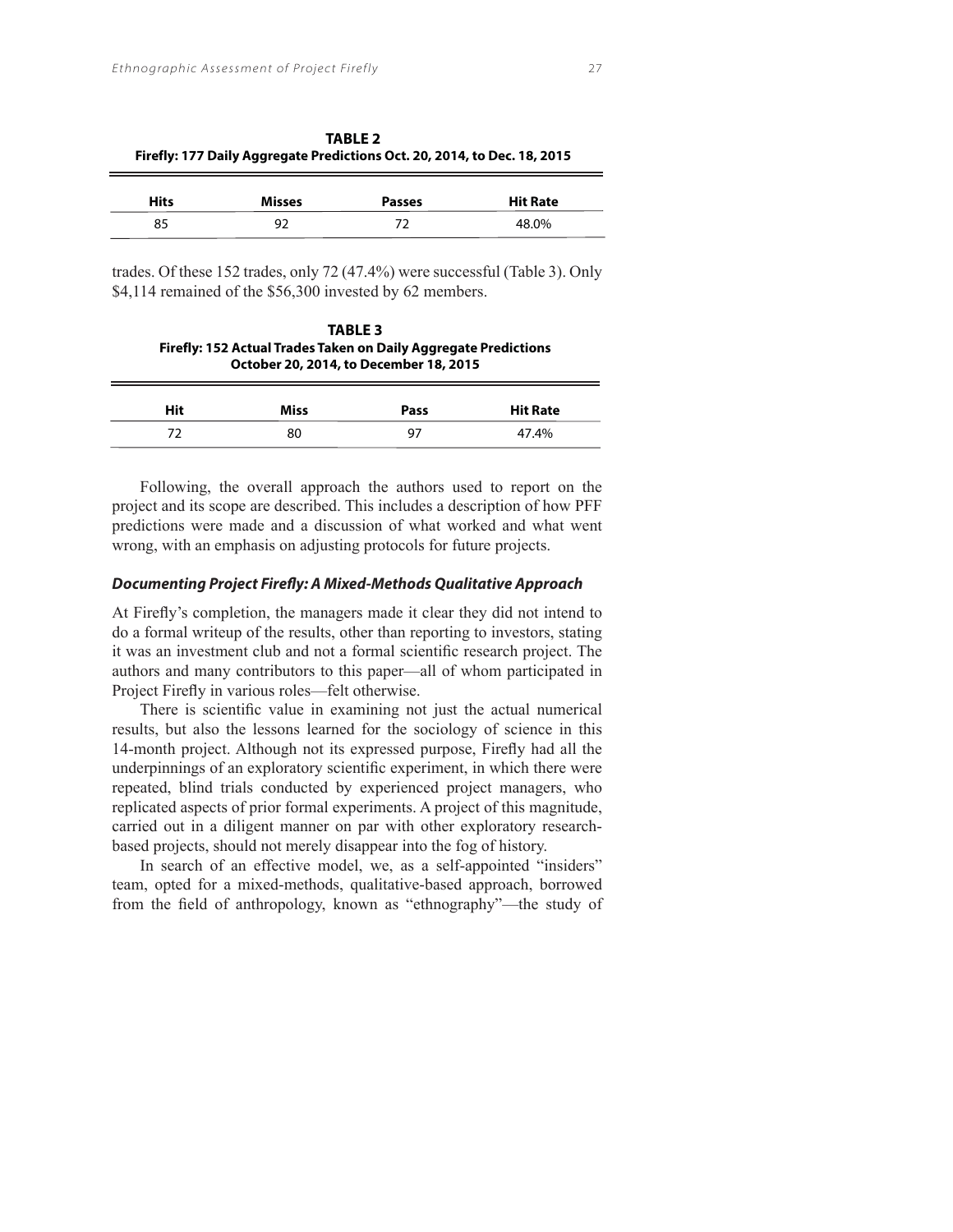social interactions, behaviors, and perceptions that occur within groups, organizations, and communities (Reeves, Kuper, & Hodges 2008). Whenever possible, direct quotes and data taken from written interviews, emails, presentations, documents, surveys, promotional materials, datasheets, etc., are provided. All contributors were given the opportunity to review earlier drafts of this paper and to provide input.

## **Metagroup Method: Project Firefly Begins**

Carlos Mena, a Brazilian businessman and long-time remote viewing enthusiast, conceived Project Firefly. Together, he and Rosenblatt invited all APP members to attend an introductory webinar held in August 2014. Mena's PowerPoint slides summarized the proposed project: "Firefly is not a new group, it is a metagroup. That is, a group of groups. . . . It is aimed at creating wealth aggressively." The plan established a majority vote (MV) procedure for every prediction made by the private investment club.

Trading would take place on the Foreign Exchange market (FOREX) via Interactive Brokers, an online broker and trading platform. Although sports betting tended to be more popular within APP than financials, Project Firefly would use FOREX because—unlike sports betting—its legality in the United States is unquestioned. Also, FOREX has no limits on how many trades can be placed or when they can be placed.

Traders would define each Firefly trade prediction as an event with a binary outcome. Based on this, Firefly entities would use an ARV protocol to predict if a particular FOREX currency pair would move either "Up" or "Down" for a specific and predefined number of "pips," based on a predefined trade entry time. A pip is the smallest price move that an exchange rate makes for a given currency pair.

At the heart of the new project was the Kelly wagering method. This method is dependent on previous statistics, as it integrates an already established baseline into a formula to determine the optimal size of the wagers (Kelly 1956). APP had already demonstrated it could achieve a long-term hit rate of 62%, even with some groups performing at chance or even lower.

Encouraged by this high hit rate, Mena proposed an aggressive wagering strategy:

We will be betting 20% of total assets in each trial in order to maximize our growth rate. If we reach a 60% total hit rate after 240 trials, we should expect \$125,527 on our Excel sheet for each \$1,000 invested . . . if we manage to improve on our base hit rate and reach 65%, we may expect around \$16,000,000 on our Excel sheet for each \$1,000 invested after 240 trials.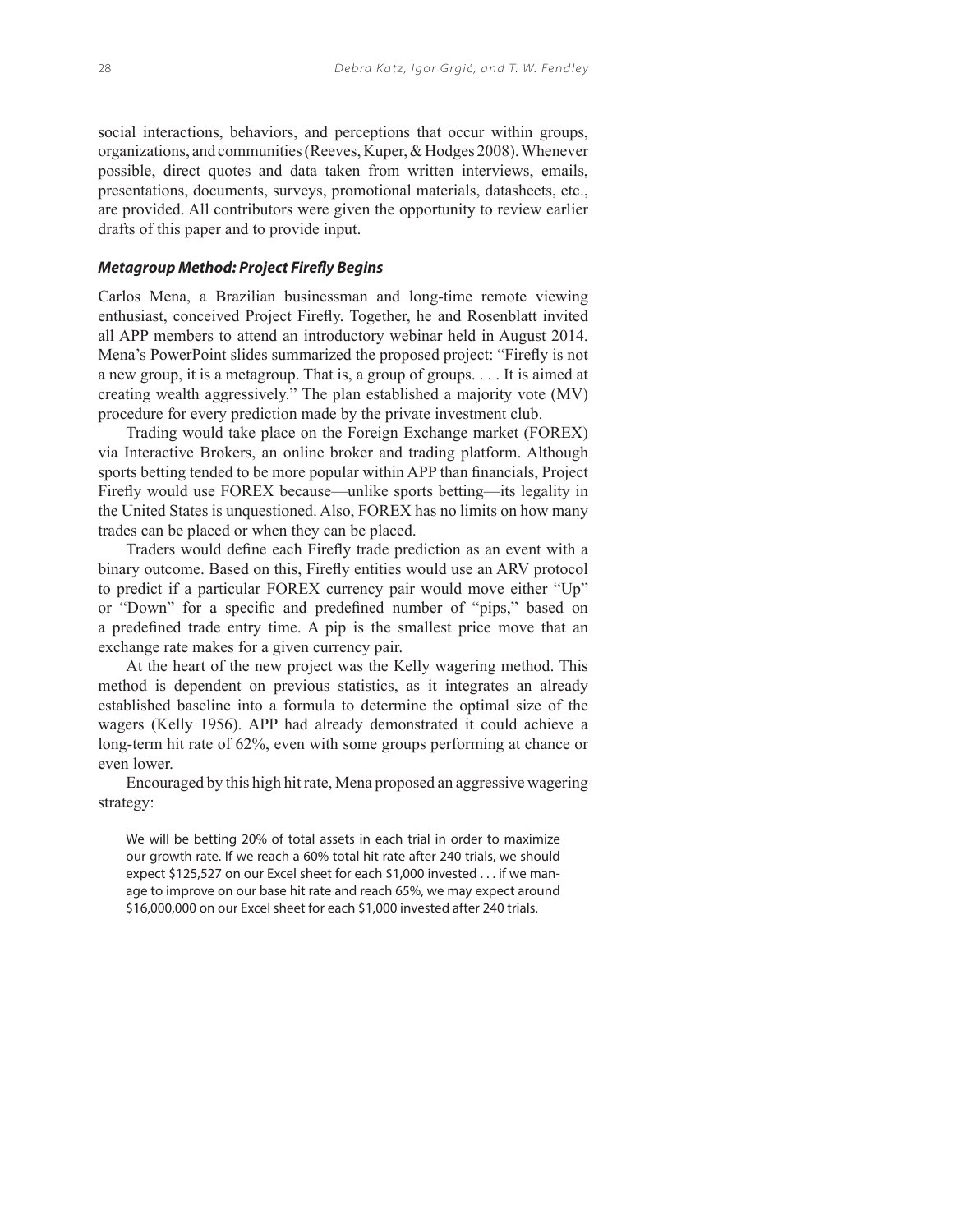The slides that followed included a disclaimer that "of course, the project could fail."

Under the proposed plan, all APP groups and all remote viewers were considered as equal contributors. Since no one was excluded, the project had plenty of viewers and groups providing predictions. While it would require considerable coordination and communication between group managers and Firefly Traders, the groups all maintained independence to set their own procedures related to photo selection, judging, rating, participants, and issuing of predictions (Appendix A and Appendix B describe the methodologies used).

To achieve the proposed 240 trades, each group had to contribute only one session a week. The Firefly trading team assigned each group manager a weekly event and date with a specified deadline for returning the prediction, which would then be entered into a shared predictions spreadsheet. Prior to the initiation of Project Firefly, many of APP's group managers were already submitting predictions to a shared "predictions list" that all paid APP members in good standing could make use of however they wanted. Now the difference would be that the Firefly Traders would use the predictions to place trades with money from investors. Each investor was required to participate in at least one group as a remote viewer.

## **Planning and Implementation**

APP members and their personal contacts signed up as investors for Phase One between early August 2014 when the plan was introduced and early October 2014. Potential investors were counseled to contribute only monies they could afford to lose. The minimum investment amount was \$100. Shares were based on \$100 increments (e.g., a \$100 investment was one unit of the total, for purposes of profit disbursement). Participants could not withdraw funds after the main phase began until the yearlong project was complete. Table 4 describes the number of investors and monies collected for each phase of the project.

APP co-founder Chris Georges set up the project as a legal financial business entity, according to U.S. tax law, and controls were established to ensure that no single person had access to the funds. Those placing trades via the FOREX system had authority to move money around within the system, but could not make withdrawals. As an additional safeguard, two Traders were to be involved in making every trade.

Only a few APP members understood how to place online trades in FOREX. Those who had the skill and time to devote to the project as unpaid volunteers—Mena, Rosenblatt, and another APP group manager,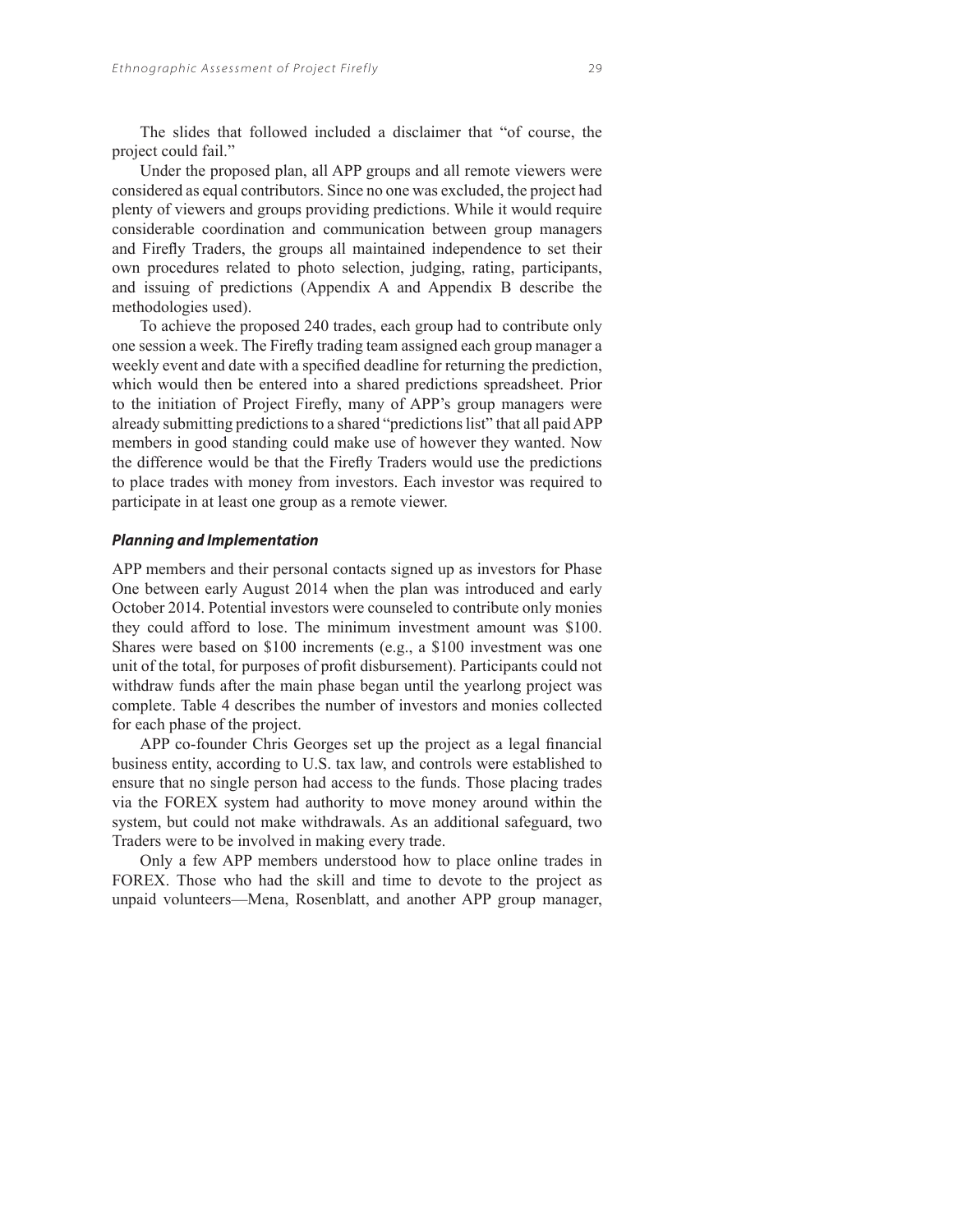| Financial Summary from Firefly Administrative Officer Chris Georges |          |                |          |          |                  |         |  |
|---------------------------------------------------------------------|----------|----------------|----------|----------|------------------|---------|--|
|                                                                     | Phase 1  | <b>Phase 2</b> | Total    |          | Largest Smallest | Average |  |
| <b>Members</b>                                                      | 54       | 62             | 62       |          |                  |         |  |
| Collected                                                           | \$43,200 | \$18,000*      | \$61,200 |          |                  |         |  |
| Invested                                                            | \$38,500 | \$17,800       | \$56,300 |          |                  |         |  |
| Retained                                                            |          |                | \$4,114  |          |                  |         |  |
| Investment amounts                                                  |          |                |          | \$10,000 | \$100            | \$987   |  |

**TABLE 4 Financial Summary from Firefly Administrative Officer Chris Georges**

\* Includes funds from 8 new investors and additional funds from Phase One members

Igor Grgić—comprised the Firefly trading team. Jon Knowles, a lessexperienced Trader, stood in for Rosenblatt when he went on vacation at the start of Phase Two. Knowles also served as a consultant for the trading team.

Some Firefly members expressed concern about the proposed management structure, citing the need for an independent Oversight Committee that excluded members of the trading team. Also, no procedures were in place in the event of early losses. Not all APP members felt it was prudent to use under-performing viewers and groups, but that also remained an integral part of Firefly's initial design.

The *Firefl y Investors Manual* was emailed to the APP Discussion Group on October 7, 2014, two weeks prior to the start of Phase One and after most of the investors had made their financial contributions. The manual made no mention of what would happen if early losses occurred. It listed Oversight Committee members as Georges and trading team members Mena, Rosenblatt [Committee chairperson], and Knowles.

The manual gave the Oversight Committee power to adjust protocols as needed:

At any point in time, Firefly may make adiustments for accepting predictions in order to strengthen our predictive capabilities. If made at all, these adjustments will be based on data gathered as the project advances and will be made by the Committee.

Per the manual, Traders were responsible for acting on each prediction, executing the trade in the market of choice, and following rules detailed internally for accepting the trade. An online document titled *Firefl y Tasking and Predictions* tracked each trade decision. Traders were notified by SMS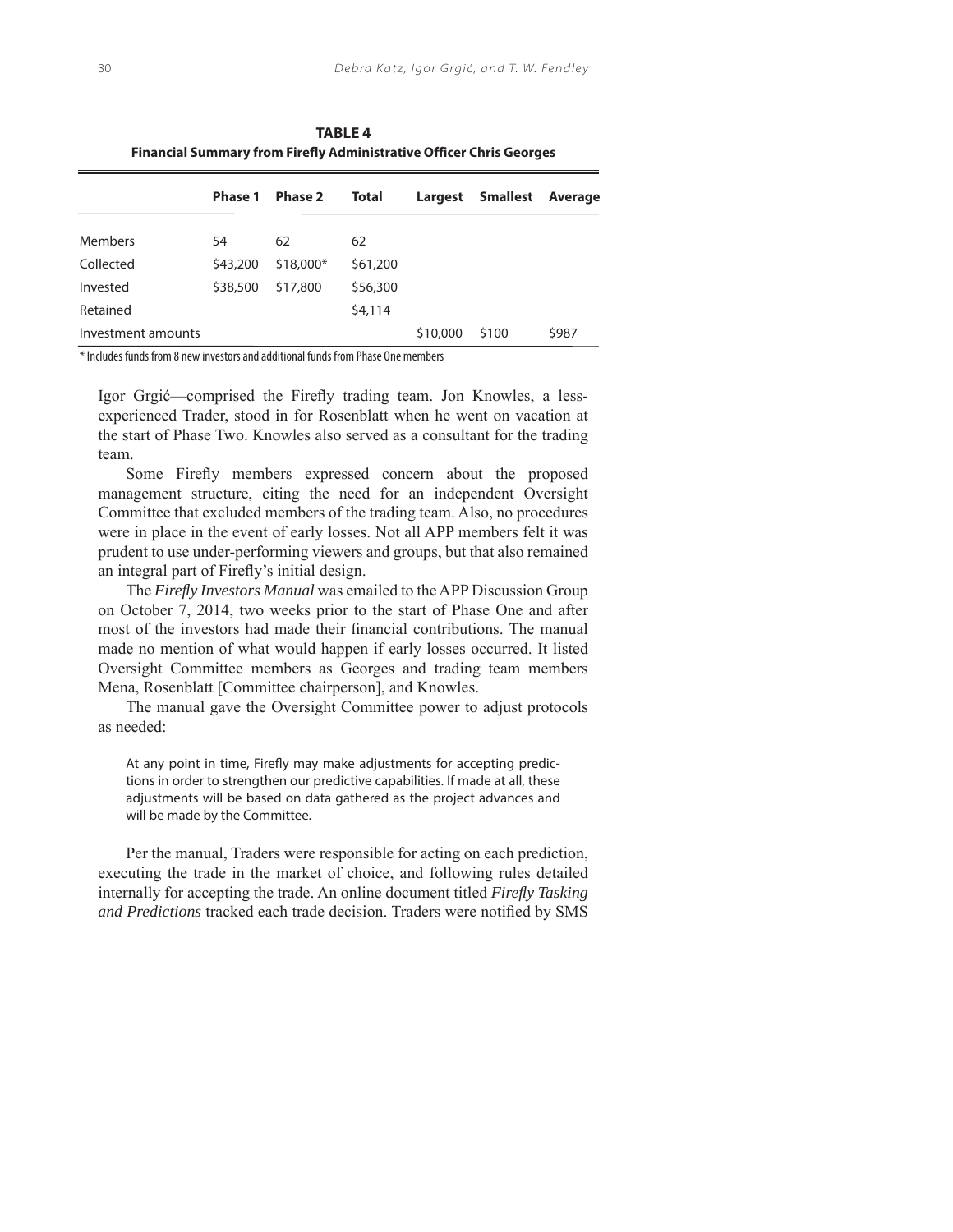changed, then the new rules were implemented.

#### **Methodology**

#### **Overview of the ARV Process**

As noted earlier, Firefly Traders executed FOREX trades based on predictions of whether the price would go up or down. The Trader for each trial would assign the event to one or more group managers who had previously indicated their group's availability to submit a prediction.

Each group manager handled all other aspects of the trial, which started with compiling a set of photos, one of which was designated for the "Up" outcome and the other for the "Down" outcome. The group manager assigned a target reference number (TRN), which represented the photo associated with the future winning outcome. The manager emailed the TRN to the group's remote viewer(s), along with "tasking" instructions. The tasking invited the remote viewers to use their intuitive abilities to tune into the feedback photo designated for the winning outcome, which they would receive after the trade was completed. During the remote viewing session, the viewer(s) recorded all intuitive impressions via words and sketches onto blank paper; afterward, they emailed this "transcript" to their manager.

Next came analysis and judging. Each group determined whether to use independent or self-judging, as well as what judging methodology to use. Some groups used a 7-point scale, some a 3-point scale, and others simply chose the best match. In each case, the remote viewer's transcript was compared to the two photos. Ideally, the transcript(s) would be a strong match for only one photo and a weak match for the other. If the transcript had no matches or weak ones, or if it matched both photos equally well, this indicated a breakdown in the process and the judge would call a "pass."

The group manager submitted the prediction to the Firefly Trader, who would use it to execute the trade. The Trader would trade in accordance with the group's prediction. When more than one group submitted for the same prediction, the Trader would apply the majority vote rule to come up with an aggregate prediction.

After completing the trade, the Trader communicated the outcome to the group manager(s) in a timely manner so he/she could provide the feedback photo associated with the actual outcome to the remote viewer(s). Most groups reported they received feedback within 48 to 72 hours. Remote viewers were encouraged to complete a "feedback session" by closely comparing their transcripts to the feedback photo to determine what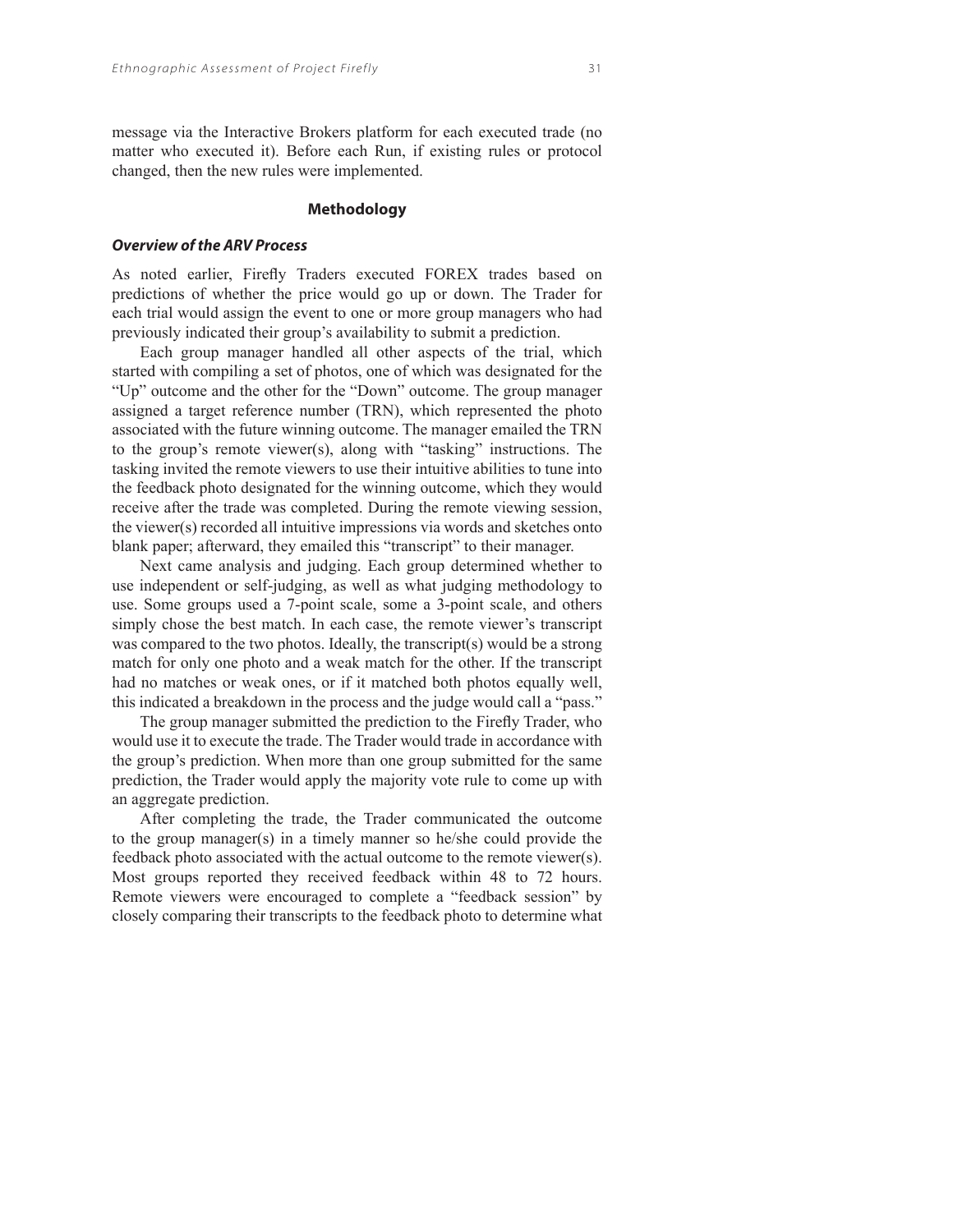matched. This completed what is referred to as a "feedback loop."

The trial's outcome would then be recorded in a shared spreadsheet maintained by the Firefly Traders.

#### **Firefly Group Practices and Characteristics**

To better understand specific methodologies used by the groups and characteristics of the group members, about a year after the project concluded the authors submitted an online survey to all Firefly group managers. Seven of the 8 group managers responded to the survey presented in Appendix B.

The 12 ARV groups that contributed sessions to Project Firefly had highly trained project managers with exposure to and training from ARV and RV founders. They were well-versed in the technical aspects, such as ensuring blind conditions, methodologies for judging, scoring, and making predictions, and target-pool creation. Prior to Project Firefly, they had worked hard for years to improve ARV statistics and learn from past performance. Collectively, they donated thousands of hours to this field.

Given ARV's goal of predicting an unknown future outcome, it would be impossible for viewers and group managers to be anything other than blind to the outcome itself. Based on knowledge of the group protocols (and self-reporting by all but one manager), the authors have high confidence that all remote viewers in Project Firefly were also blind to both target photo options *prior* to the judging phases. Some group managers were blind to both photo options, having used randomization procedures, while others were aware of the photo options, having personally chosen them without randomization. Following submissions of transcripts, some groups used self-judging (meaning the remote viewers would need to see both photos in order to determine which photo was the best match to their transcript) while others used independent judging (meaning the manager or a third party would judge the transcripts instead of the remote viewers. This would prevent them from seeing the unactualized photo).

Three of the Firefly groups had only one member, while the others averaged 7 members each. More viewers were in groups that used selfjudging rather than independent judging, including 6 groups using the online Winning Entanglements (WE) computer system. Three groups also used CAS (Computer Assisted Scoring software), a system created by Ed May based on Fuzzy Set Theory. One used ARV Creator (scripted Excel spreadsheet) and one used ARV Studio software. While Binary ARV was the standard protocol, the target pools varied between groups, ranging from simple objects only, to include locations, activities, and lifeforms (see Appendix A).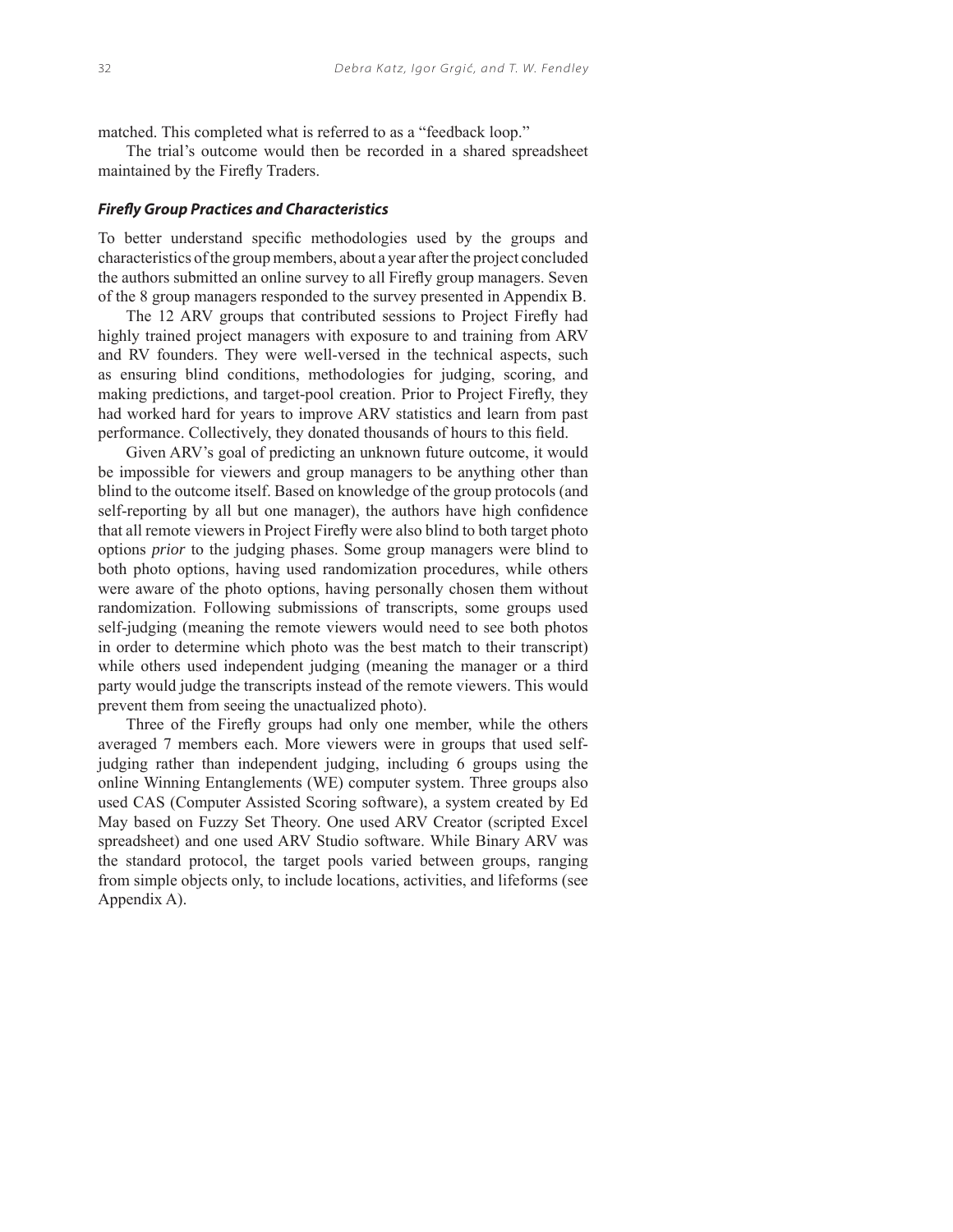Some groups (i.e. P7B and WE groups) included newer and experienced remote viewers, while others (i.e. Sublime, Sharp, Evans) had only experienced remote viewers. Viewers were trained in a variety of methodologies, including ARV, Controlled Remote Viewing (Smith 1985), Extended Remote Viewing, simple clairvoyance, and dowsing. Most reported using modified versions of these.

Further responses to the post-project survey are presented in Appendix B, which contains specific information related to judging, predictions, randomization, communications, and viewer experience level.

#### **Results, Protocol Adjustments, and Wrap-Up**

#### **Phase One**

Following a rigorous trading schedule, the PFF Traders wagered 20% of the investment in each of the 33 trades between October 20, 2014, and December 19, 2014. Funds were relatively stable and fluctuated around the initial investment figure until they dwindled in the last two weeks. The losses resulted from 3 misses and unrealized winnings of \$4,000 on one prediction when a Trader was not able to enter the trade at the designated time. Phase One began with 54 investors and \$43,200 collected. Of the \$38,500 invested, \$21,014 remained at the end of Phase One, which had an overall 54% hit rate, as shown in Table 5. The solo groups (those with only one viewer) had a 59% hit rate.

Investors could cash out at the end of Phase One or contribute more money, and managers could revise their plans, if necessary. Eight new investors joined Firefly for Phase Two and 7 added more funds, bringing the total funds available to \$38,723.

## **Phase Two**

After the Phase One losses, the Firefly trading team decided Phase Two would be organized into a series of short "runs" so adjustments to the protocol could be made, as needed. Chart 1 reflects the fluctuation of funds after each trade throughout the entire project. It also indicates the account balance after completing each run and outlines the different approaches taken and their results. At first, the Traders wagered 20% of the total Firefly account balance on each trade (full Kelly), but as the balance depleted they lowered the amount to 16% per trade and later to 10% per trade (half Kelly).

Run 1 began on January 26, 2015 (Week 11). Daily trades were based on a majority vote (MV) procedure using predictions from aggregate groups.

Around this time, the Traders debated whether to tell the membership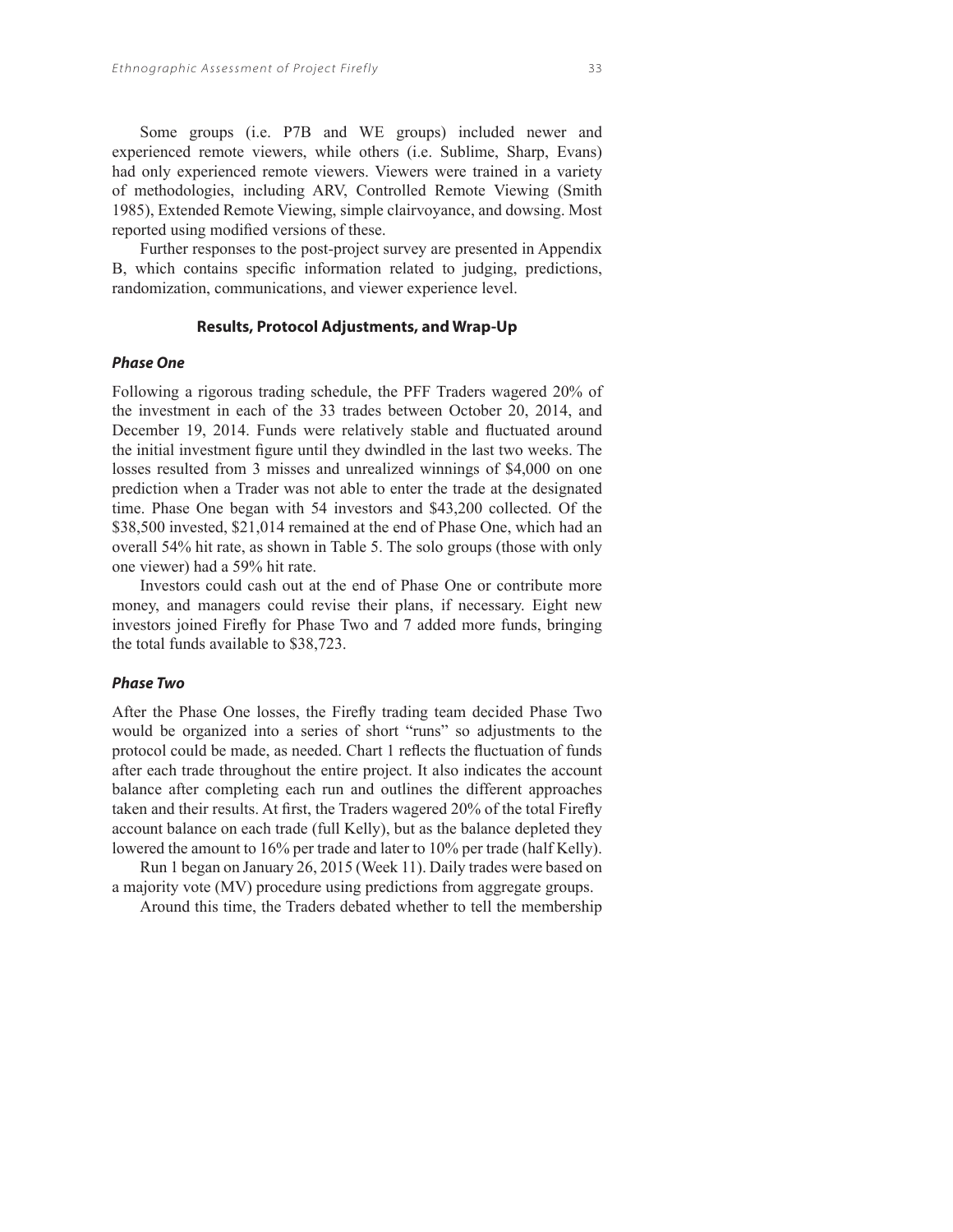**TABLE 5 Firefly Phase One, Run 1 – Hit Rate 54%**

| Firefly: Phase 1 Run 1 schedule: October 20, 2014, to December 19, 2014 |                               |                  |                     |                 |                                   |  |  |
|-------------------------------------------------------------------------|-------------------------------|------------------|---------------------|-----------------|-----------------------------------|--|--|
| Week<br>$1 - 9$                                                         | <b>Monday</b>                 | <b>Tuesday</b>   | Wednesday           | <b>Thursday</b> | <b>Friday</b>                     |  |  |
| Group 1                                                                 | <b>FIRST</b><br><b>GROOVE</b> | P7B              | <b>FINANCIAL</b>    | <b>SAGE</b>     | <b>PSICHISENSI</b><br><b>SOLO</b> |  |  |
| Group <sub>2</sub>                                                      | <b>MWHITE</b><br><b>SOLO</b>  | <b>CROATORUM</b> | <b>SUBLIME</b>      | <b>PEGASUS</b>  | <b>JFK SOLO</b>                   |  |  |
| Group 3                                                                 |                               | <b>OMEGA</b>     | <b>TRANSCENDENT</b> |                 | <b>SHARP SOLO</b>                 |  |  |
| Week 9                                                                  | Miss                          | Pass             | Pass                | Miss            | Hit                               |  |  |
| Week 8                                                                  | Pass                          | Miss             | Hit                 | Hit             | Miss                              |  |  |
| Week 7                                                                  | Hit                           | Miss             | Hit                 | Hit             | Pass                              |  |  |
| Week 6                                                                  | Hit                           | Miss             | Hit                 | Pass            | <b>Miss</b>                       |  |  |
| Week 5                                                                  | Miss                          | Hit              | Pass                | Hit             | Pass                              |  |  |
| Week 4                                                                  | Hit                           | Hit              | Hit                 | <b>Miss</b>     | Pass                              |  |  |
| Week 3                                                                  | Miss                          | Hit              | Hit                 | <b>Miss</b>     | Miss                              |  |  |
| Week 2                                                                  | Pass                          | Pass             | Miss                | Pass            | Pass                              |  |  |
| Week 1                                                                  | Hit                           | Miss             | <b>Miss</b>         | Hit             | Hit                               |  |  |

Predictions based on majority vote—several entities/groups per day

at large of the losses or even to disband the project. Each member of the trading team later indicated they were under a huge amount of stress as the money continued to dwindle and misses continued. During the last two weeks of Phase Two, Run 1, they made only simulated trades. Run 1 ended after 38 trades with a 36% hit rate.

In Run 1, a new precognitive tool that had shown a 64.7% hit rate in 25 trials prior to December 21, 2014, was added as a "group." Instead of remote viewing, the "Survey" method relied on a participant's instant response to a nonsensical pair of words, which was then associated with a particular undisclosed outcome. Mena sent the Survey weekly to all APP members until February, when he moved back to Brazil from Spain.

At that time, Mena told Rosenblatt he could no longer keep up with the day-to-day trading overview obligations because of the move and needed to find another setup. According to Mena, Rosenblatt suggested he could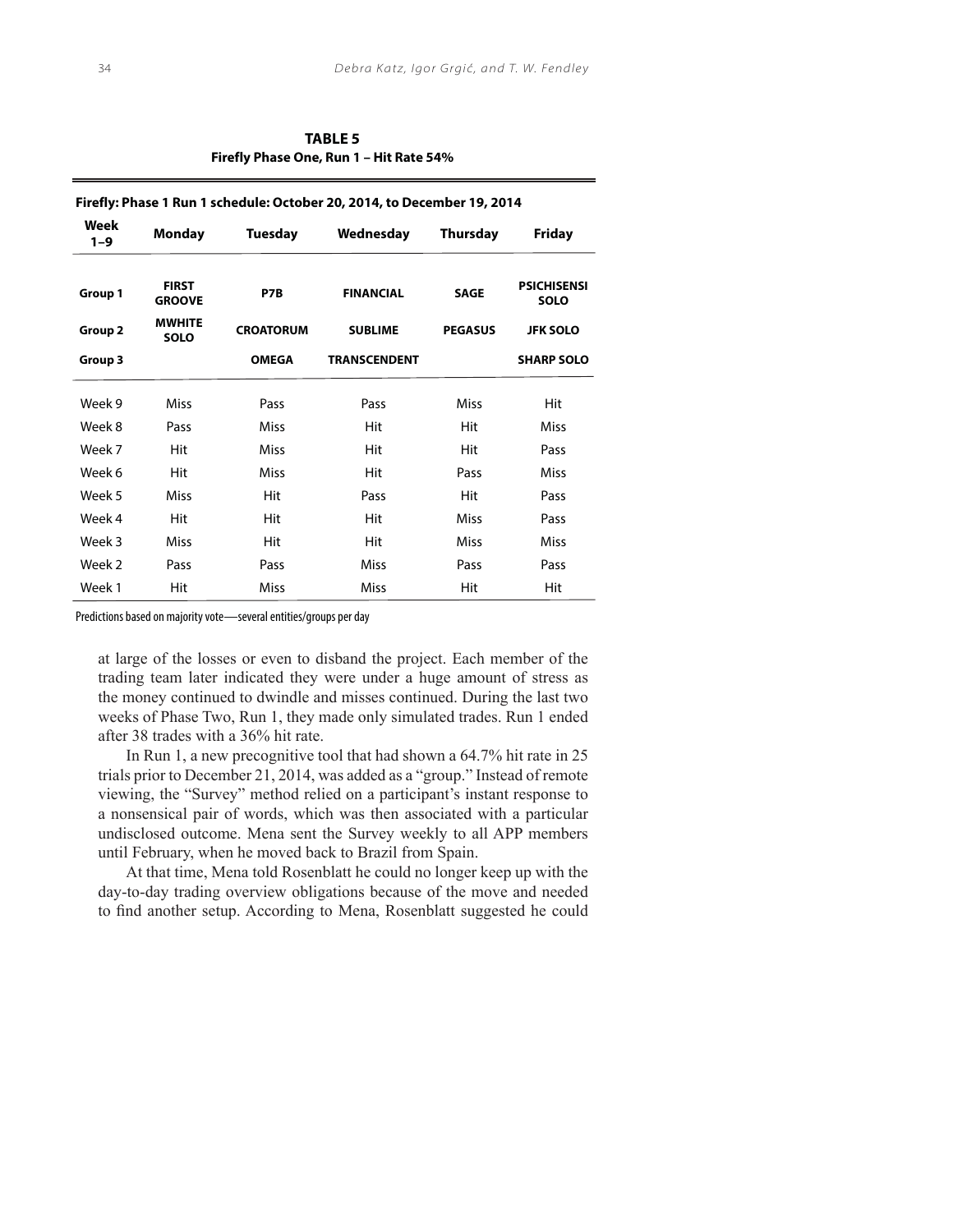

Chart 1. Firefly balance fluctuations through all trades (Oct. 20, 2014, to Dec. 18, 2015). Run 4 was the only period showing an increase in the Firefly **trading account—starting with \$4,818 and ending with a \$6,304 balance.**

step down as Firefly General Manager, leaving Rosenblatt and Grgić in charge. Mena felt it was within Rosenblatt's right as APP founder to make such a request and therefore complied. When asked, Rosenblatt said he remembered it differently, as being a joint decision.

Mena announced the change at the next meeting, before Run 2 began. Some members who weren't present said they were unaware of the changes in the management structure until Firefly ended in the fall. According to Mena, he remained on the Oversight Committee throughout the project.

Run 2 began on March 30, 2015 (Week 19), with a new approach that relied on predictions by the four best viewers, who had hit rates of 70% to 75%. Trades on Mondays, Tuesdays, and Thursdays were based on predictions by a single *entity* made of 2 viewers selected from the best 4. Traders placed simulated trades based on aggregate predictions from the other groups on Wednesdays and Fridays. Run 2 ended after 12 trades with a 50% hit rate. Including the 13 simulated trades, the hit rate was 52%.

Run 3 began May 25, 2015 (Week 27), with a return to trading each weekday using the prediction provided by each group's manager. Trading was aborted in Week 30 due to 5 misses in a row. By the end of Run 3, the accuracy of the 4 best viewers had dropped to between 50% and 54%. Run 3 ended after only 8 trades with a 25% hit rate.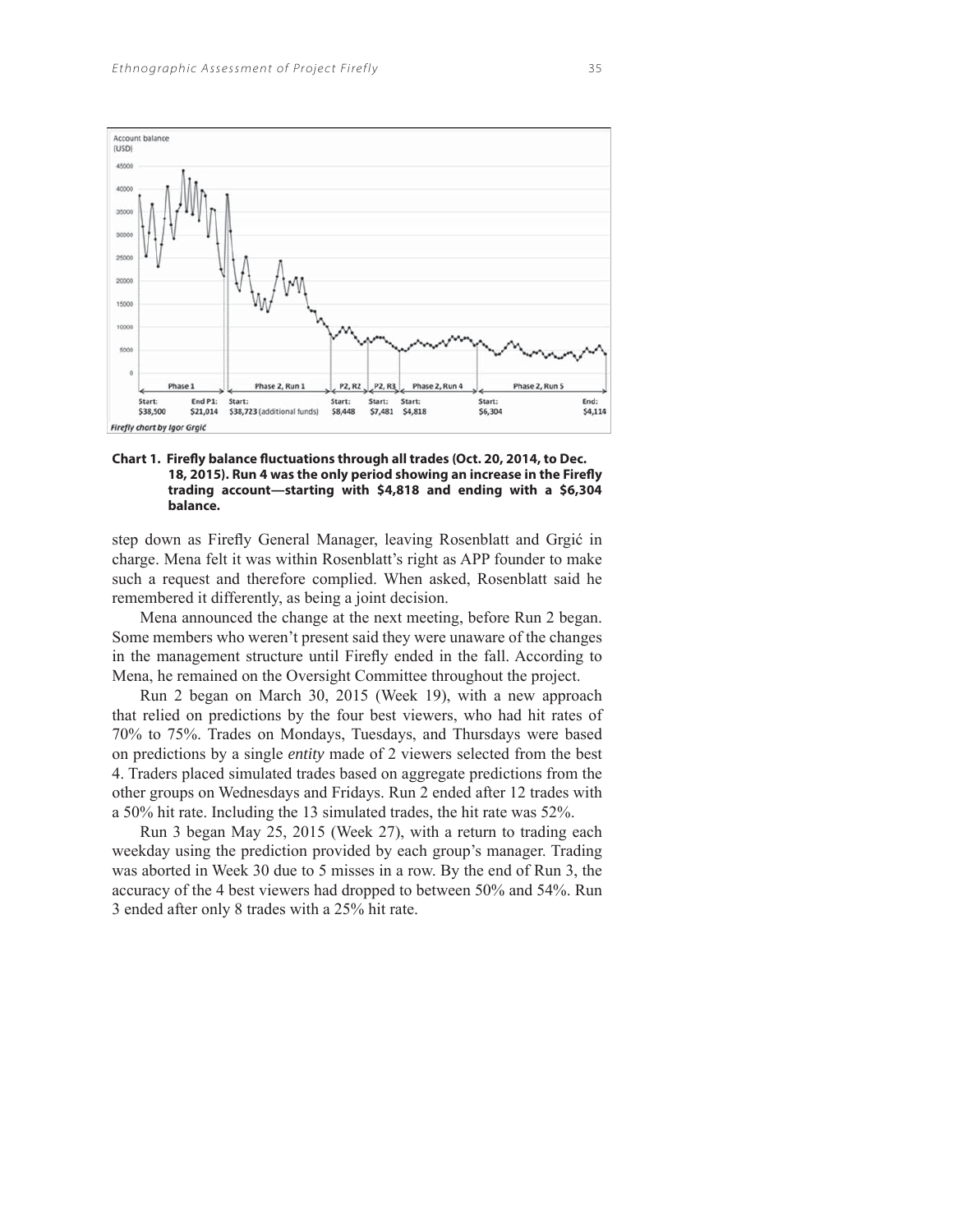Run 4 began July 6, 2015 (Week 31), with one of 5 groups/entities not the best individual viewers any more—providing predictions and with trading each weekday. This run showed the only increase in the hit rate, ending after 25 trades with a 60% hit rate. Previously, trades had preselected entry times and preselected currency pairs. During Run 4, however, neither a trade entry time nor preselected currency pair was used. Instead, when the Trader got the group manager's prediction, he searched FOREX charts of different currency pairs for the best trade opportunity. For instance, if the group manager submitted an "Up" prediction, the Trader searched (with intention) for the best "Up" move opportunity for a 1:1 risk-to-reward trade.

Run 5 began August 31, 2015 (Week 39), with one of 5 groups/entities providing predictions and with trading each weekday. Starting in Week 45, Traders used predictions from APPI entities (solo viewers with high hit rates). Run 5 ended after 48 trades with a 48% hit rate.

## **Wrapping Up Firefly**

Once the end date arrived, Chris Georges hosted a webinar with Firefly investors. While some questioned what went wrong and suggested improvements for future projects, many expressed pride at having engaged in such a grand experiment.

During a January 2016 webinar, Grgić gave a breakdown of the phases with their various protocols, stats for all Firefly groups, and an explanation of decisions made.

In a subsequent presentation entitled "Proposal for Phase 3," Grgić suggested keeping any future endeavor simple, to eliminate complexity, focus on individual calls, and use groups of 2 to achieve the best psi efficiency. To help eliminate complexity, he suggested operating Firefly with only one tasker (for financials/FOREX) and Trader. If needed, the Trader could report to an oversight committee.

"I think that a team of two or three Firefly General Managers/Traders is not good for functioning of psi and psi efficiency," Grgić said. He suggested either using viewers from existing groups/solos with hit rates of 60% or greater, or creating several new entities/groups comprising two top viewers. To keep things simple, only one group would be active at a time. Runs would be short, with breaks between runs. A side would be called only if both viewers agreed; if one passed or if their predictions canceled each other out, the prediction would be a pass.

Rick D. was one Firefly's highest-contributing investors. Despite his losses, he continued to be enthusiastic, with an attitude of "let's understand what happened so we can make use of that knowledge and perhaps move on to Phase Three or a new large-group endeavor." He also performed some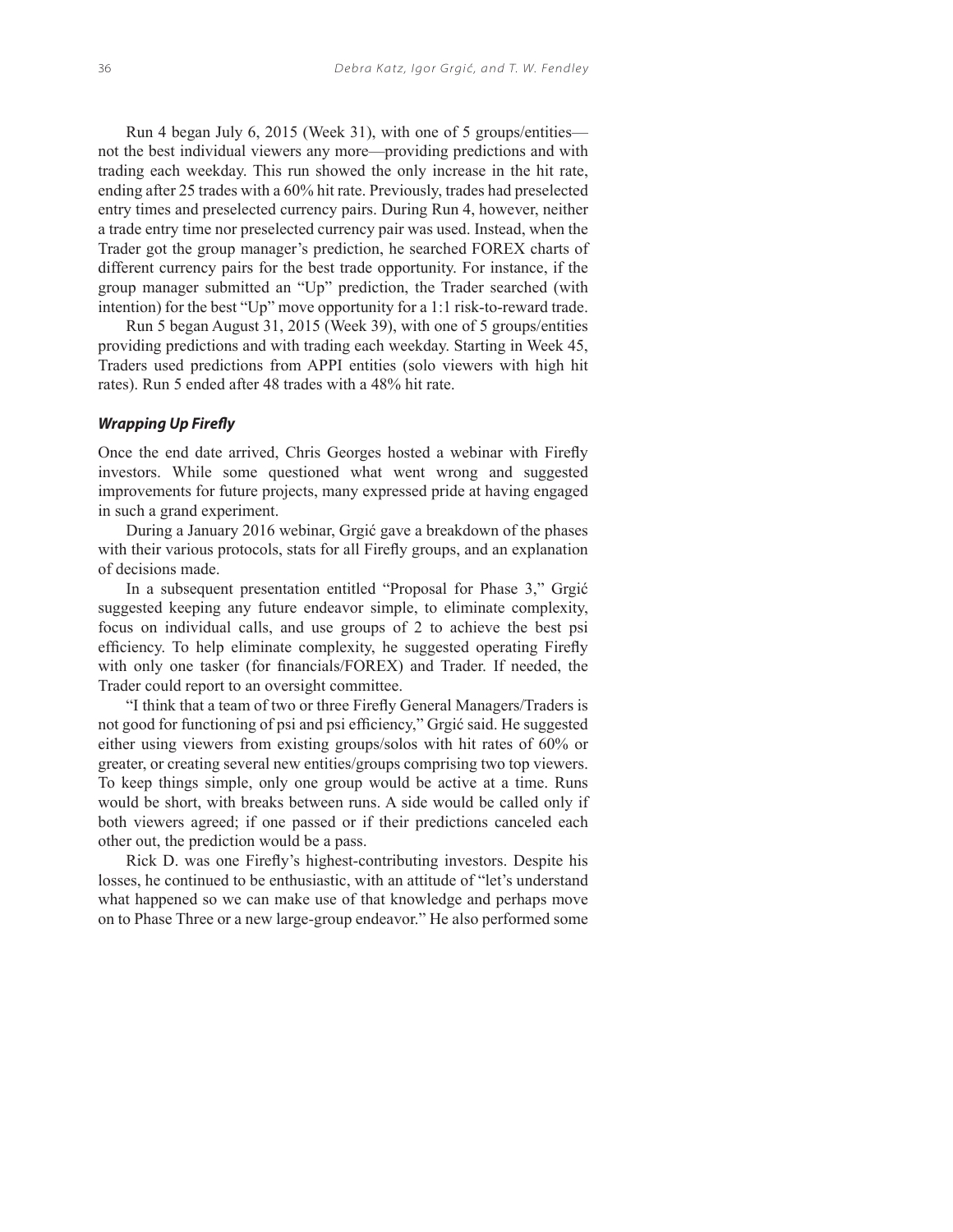independent inquiries of the trading team, which left him satisfied that everyone had dealt with the monies and wagering in an ethical manner.

While a few others also expressed interest in continuing on to Phase Three or a new project, no one volunteered to manage it, all citing a lack of time. In early January 2016, Georges mailed investors their remaining funds, along with a final report and tax documents, and Project Firefly closed as an official entity.

#### **Discussion**

## **What Went Wrong?**

This was an extremely complex project involving multiple groups of individuals producing predictions. These were aggregated to form metapredictions, which were then wagered upon according to the Kelly wagering method, and finally input into a financial apparatus (FOREX). Ultimately, that complexity, more than any other factor, may be at the root of the problem.

As we will demonstrate below, decisions to initiate Project Firefly, as well as those involved in how to apply the Kelly wagering strategy, were based on preliminary performance statistics that were too "largegrained." The outcomes from earlier projects had been aggregated into a single statistic (the 62% hit rate), but those results included variables and individual group outcomes that were either unknown or unanalyzed prior to Firefly's initiation. The post-Firefly analysis of the earlier Zulutrade project is one such example.

Other factors examined below include the effect of Majority Vote, displacement within single groups and aggregate group predictions, the number of trials, and the judging method used.

Kelly wagering strategy. Project Firefly was based on the premise that the past is a strong predictor of the future. Mena initiated the project after he became aware that APP groups were achieving hit rates above 60%. In the field of parapsychology, success rates in precognitive-based trials tend to be around 53% (Bem 2011).

When invited to submit comments for this paper, Mena provided the following statement:

The Kelly wagering system was simply chosen as the mathematical framework to optimize our betting strategy. It is not a controversial method; it is the optimal strategy. "Aggressive creation of wealth" would be the natural consequence of using an optimal approach, as long as the groups were able to perform around the 60% level indicated by historical data.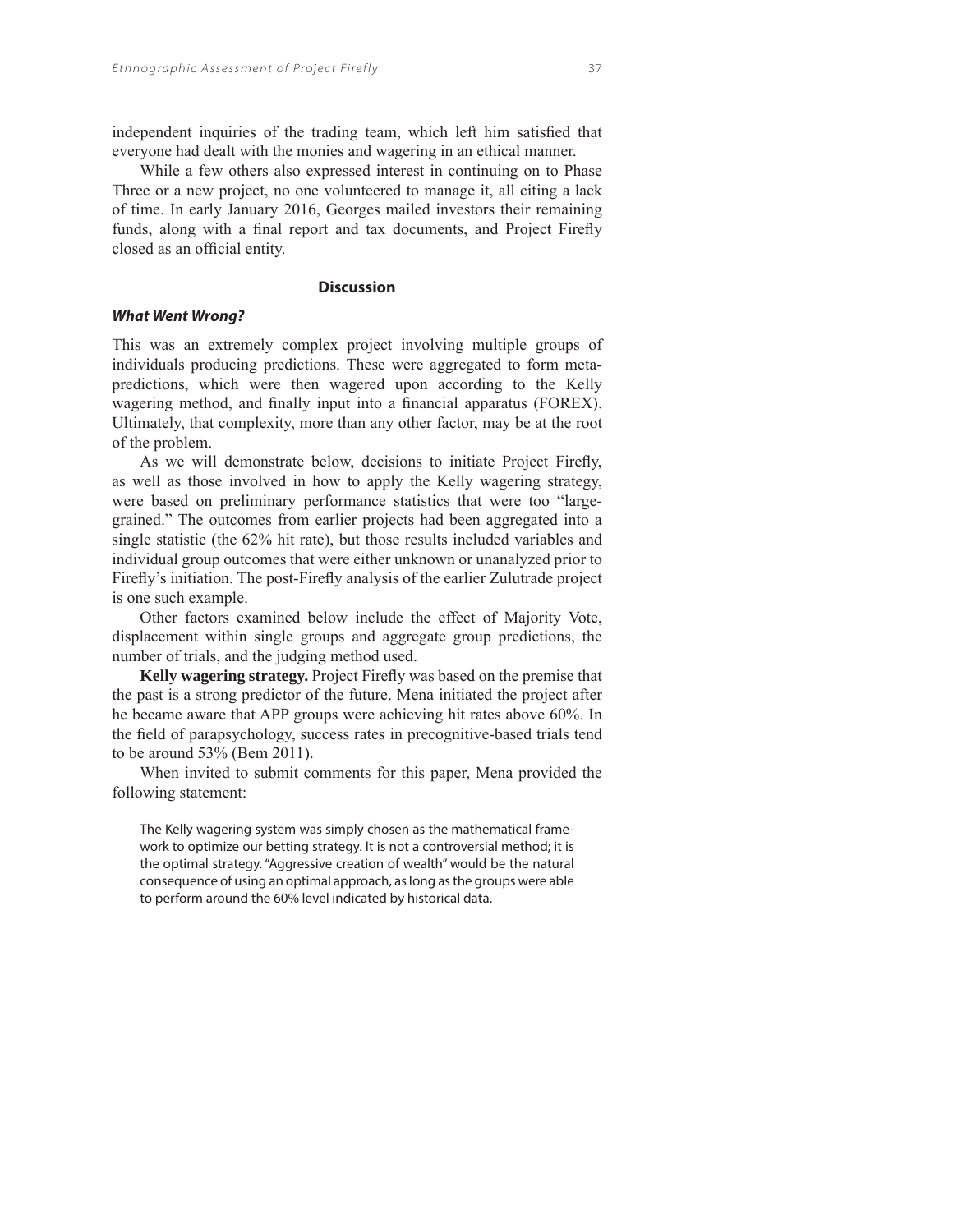Alexis Poquiz, an active APP member and Firefly investor, who posted the following to the Firefly Investment Club (FIC) Google page, echoed his sentiments:

To blame our failure . . . to the adoption of the Kelly wagering strategy would be a mistake. . . . The bottom line is that our project was a disaster because we failed spectacularly to achieve our expected hit rate. Going forward, I would make two adjustments. The first adjustment would be to use a Kelly factor that is based on a lower hit rate than 60 percent. The second adjustment would be to change how the project ends. Originally we ended the project based on a set date. Instead of a set date, I would end the project based on a set number of wagerable predictions. This will alleviate the tension of having to produce a prediction week in and week out. I wholeheartedly believe that we can achieve success using the Kelly wagering strategy.

The chart Rosenblatt had shared at conferences and online showed that the 62% hit rate was an aggregate of group statistics. Some groups predicted sporting events (i.e. the over/under scores of football, basketball, or baseball games), and others made financial predictions using the stock market or Zulutrade (FOREX).

Among APP groups that predicted sporting events, the methodologies and results varied widely. A closer look at the top-ranked APP groups showed one used a mixture of logic and remote viewing with self-judging, and another group viewed "live." Its members included some of the top viewers. Other high-performing groups based their predictions on dreams or tuning-in to emotions.

Although it wasn't known prior to Firefly, many groups making financial-related predictions were operating much closer to chance levels and, in some cases, below chance. This raises the question of whether measuring only groups mostly involved in financial predictions might have been a more accurate predictor of future performance than including higherperforming groups, many involved in other types of events.

**Analysis of Zulutrade project.** One way to assess ARV groups' future predictive behavior is to look at the most recent statistically significant historical data. Such data was collected by APP during the Zulutrade project, which lasted from April 28, 2014, to October 17, 2014.

Zulutrade is an online platform where one can execute FOREX trades without risk in a demo account and perform as a "FOREX signal provider." Other investors can follow these trades.

After Firefly ended, Grgić and APP member Mark Samuelson completed an assessment of APP data from that prior six-month project, which shared some similarities with Firefly. According to Grgić, 7 APP groups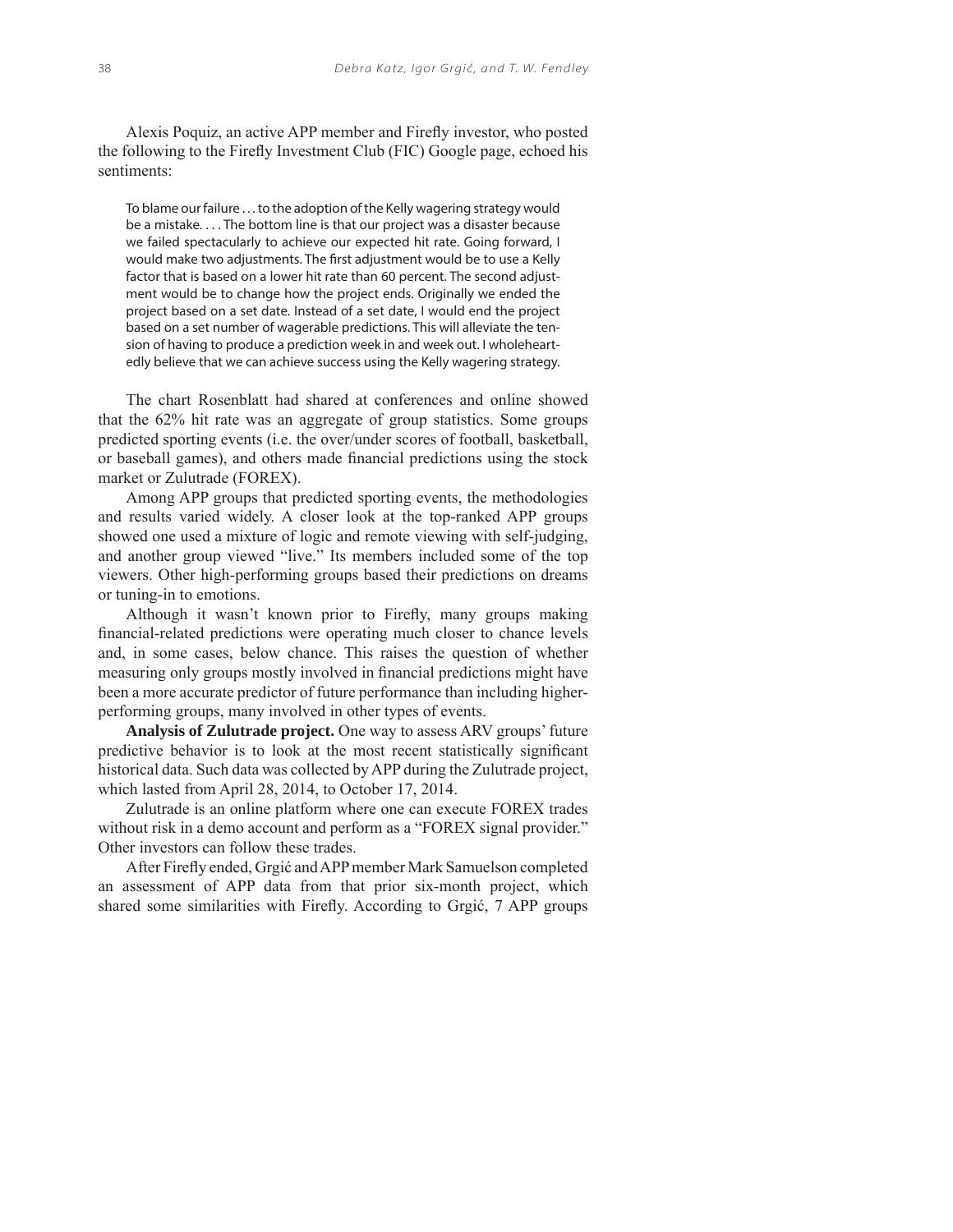| <b>Group Name</b> | Hit            | Miss     | Pass           | <b>ARV Protocol</b>        |
|-------------------|----------------|----------|----------------|----------------------------|
|                   |                |          |                |                            |
| Croatorum         | 2              | 5        | 16             | Standard binary ARV        |
| Financial         | $\overline{2}$ | 1        | $\overline{2}$ | W.E.                       |
| FirstGroove       | 8              | 6        | 3              | W.E.                       |
| LaurSolo          | 3              | 1        | 0              | <b>Standard binary ARV</b> |
| Omega             | $\overline{2}$ | 5        | 10             | W.E.                       |
| P7B               | 3              | 1        | 1              | <b>Standard binary ARV</b> |
| Pegasus           | 7              | 7        | 4              | W.E.                       |
| Sage              | 3              | 4        | 4              | W.E.                       |
| Sublime           | 1              | $\Omega$ | 0              | <b>Standard binary ARV</b> |
| <b>TOTALS</b>     | 31             | 30       | 40             |                            |

**TABLE 6 Zulutrade Project – APP FOREX Groups April 28, 2014, to October 17, 2014**

Results through 101 total Zulutrade trials: 51% Hit Rate

that participated in the Zulutrade project switched to Firefly, maintaining essentially the same structure in both projects (e.g., the remote viewers involved, protocol used, etc.). A technically identical ARV tasking was used to predict FOREX currency pair moves, and the trading team executed one trade per day / 5 trades per week. ARV groups were scheduled per trade day. Both projects had defined goals. In the earlier project, the goal—which wasn't achieved—was to rank among the top-performing Zulutraders; the project's 51% hit rate reflected 31 hits and 30 misses.

The data show, to put it simply, that the Zulutrade ARV groups did not produce a combined hit rate above 60%, as needed for Firefly success (Table 6).

The majority of the Zulutrade groups used what is referred to as the Winning Entanglements (WE) protocol. These group statistics were easier to access than those for groups using other protocols because WE automatically collects the data, which viewers input into the online system. Predictions and outcomes are published to the APP "predictions email list" that full members can access, which allowed for easy assessment.

Most WE viewers did self-judging and didn't have to wait for independent judges to assess their sessions. That allowed more viewers to participate, and WE managers tasked more sessions (68 WE Zulutrade sessions vs. 33 by other groups). Additionally, APP often placed new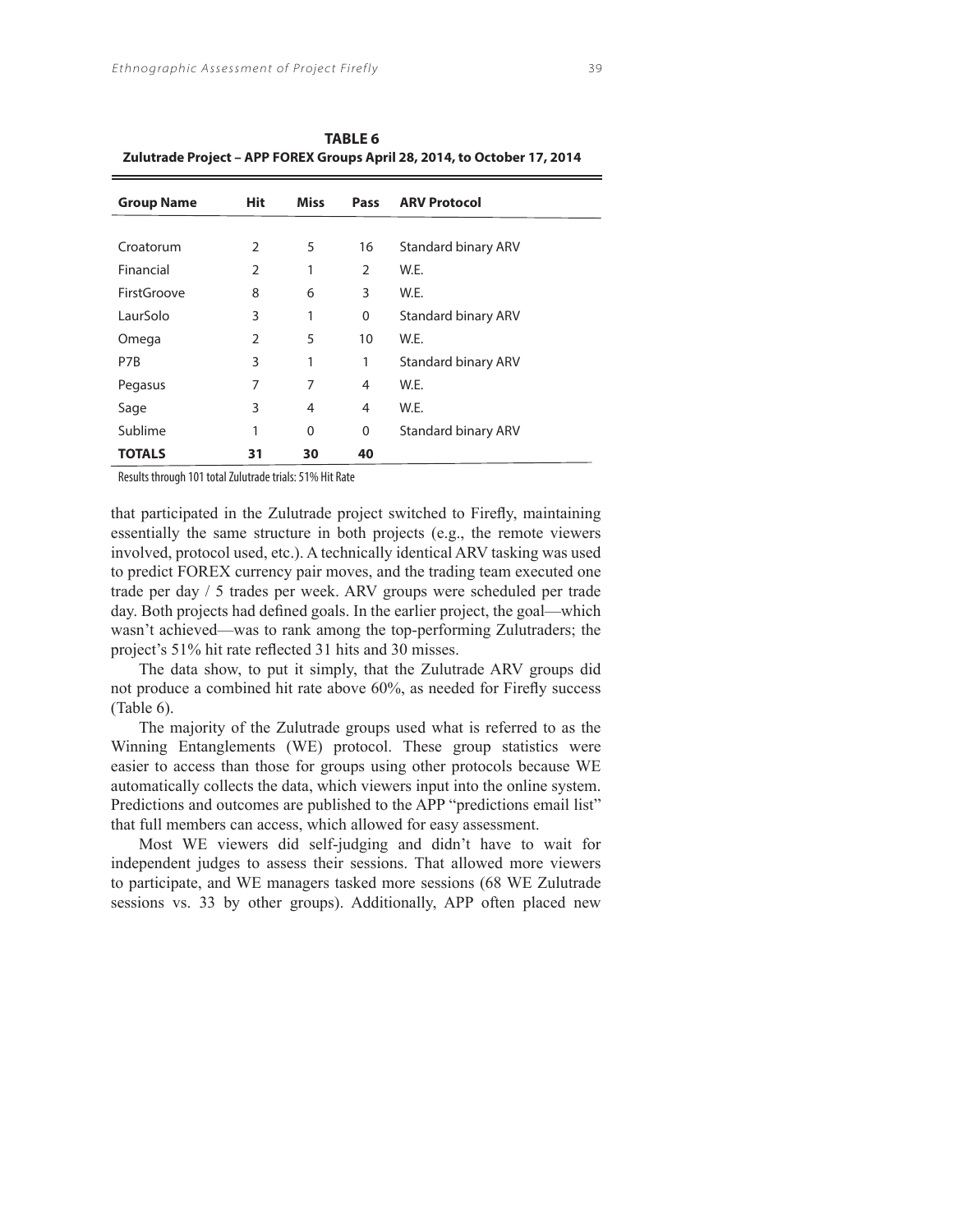| <b>Comparison of WE Firefly Groups and Other Groups/Entities</b> |                              |       |  |  |
|------------------------------------------------------------------|------------------------------|-------|--|--|
|                                                                  | <b>Winning Entanglements</b> | Other |  |  |
| <b>Hits</b>                                                      | 66                           | 60    |  |  |
| <b>Misses</b>                                                    | 66                           | 60    |  |  |
| Passes                                                           | 68                           | 75    |  |  |
| <b>Total predictions</b>                                         | 200                          | 195   |  |  |

 **TABLE 7**

viewers into WE groups, so more inexperienced viewers may have been in these groups.

An assessment of Project Firefly's data showed many of these same WE groups went on to contribute slightly more predictions than other groups (Table 7) despite their lower hit rates during the earlier, pre-Firefly Zulutrade trials. Table 8 lists all the groups and protocols used in Project Firefly, with their hit rates.

Consequently, the commonly cited 62% pre-Firefly hit rate, while deemed an accurate statistic by Grgić and Samuelson, was not well enough defined nor understood to serve as a predictor of success, as mandated by the Kelly wagering method. Based on this analysis, a more conservative approach than investing 20% of all monies should have been applied at the start of the project.

## **Majority Vote: Single Group vs. Multiple Groups**

Project Firefly had an aggressive wagering schedule driven by 5 predictions a week. At first, it was thought having input from 2 or more groups might lend strength to a prediction. That made it desirable to have more than one group of viewers contribute predictions each day so Traders could get trading direction based on majority vote (MV).

Mena told the authors,

Project Firefly provides an important insight into the effect and inner workings of Majority Vote procedures applied to psi. Redundancy methods in general, and MV procedures in particular, are techniques designed to improve the reliability of psi to a level suitable for practical application. Redundancy provides the basis for the methods of increasing the accuracy of signals in normal communications systems, and many techniques proposed to enhance the reliability of psi follow this same path. The 'signalenhancement' hypothesis holds that if a low-level psi effect occurs on the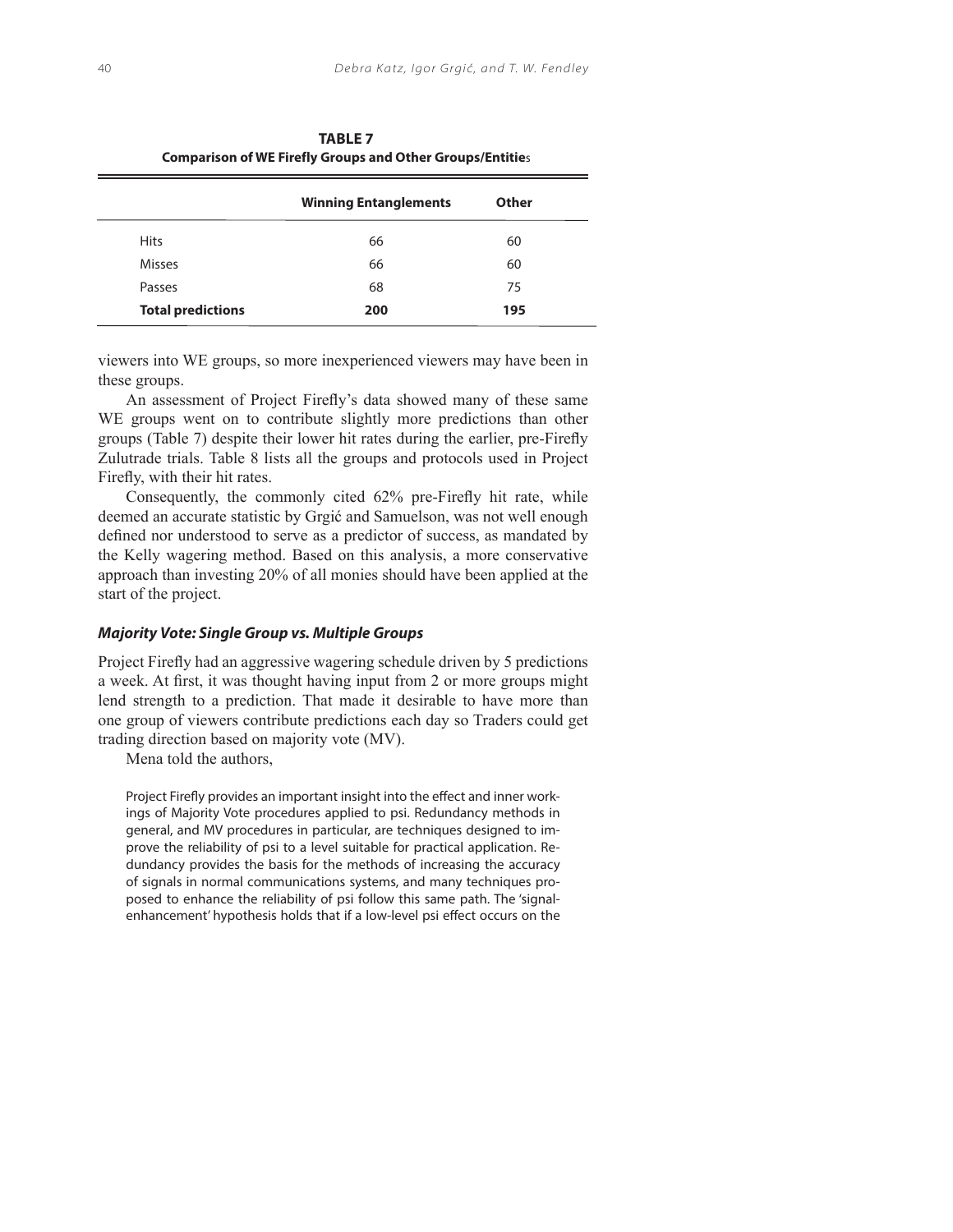| <b>Group Name</b> | <b>Hit</b>     | <b>Miss</b>    | Pass        | Protocol                       | Group<br><b>Type</b> | <b>Judging</b><br><b>Type</b> | Hit<br>Rate |
|-------------------|----------------|----------------|-------------|--------------------------------|----------------------|-------------------------------|-------------|
| Mark S            | $\overline{2}$ | $\mathbf{0}$   | $\Omega$    | Binary*                        | Solo                 | Indep.                        | 100.0%      |
| SuperSolos        | 1              | 0              | $\mathbf 0$ | Binary*                        | Group                | Indep. &<br>Self              | 100.0%      |
| <b>SHARP</b>      | 9              | 4              | 3           | Binary*/<br><b>ARV Creator</b> | Solo                 | Self                          | 69.2%       |
| Sublime           | 9              | 4              | 12          | CAS, live binary<br><b>ARV</b> | Group                | Indep.                        | 69.2%       |
| Mwsolo            | 8              | 5              | 5           | Binary*/<br><b>ARV Creator</b> | Solo                 | Self                          | 61.5%       |
| FirstGroove       | 22             | 15             | 13          | $W.E.**$                       | Group                | Self                          | 59.5%       |
| PSI-SOLO          | 9              | 8              | 8           | Other binary ARV               | Solo                 | Self                          | 52.9%       |
| Financial         | 19             | 17             | 11          | W.E.**                         | Group                | Self                          | 52.8%       |
| P7B               | 9              | 9              | 15          | Binary*/ ARV<br><b>Studio</b>  | Group                | Indep.                        | 50.0%       |
| APPI/other        | 5              | 6              | 1           | Various                        | Group                | Indep. &<br>Self              | 45.5%       |
| Sage              | 5              | 6              | 14          | W.E.**                         | Group                | Self                          | 45.5%       |
| Pegasus           | 12             | 15             | 21          | W.E.**                         | Group                | Self                          | 44.4%       |
| <b>SURVEY</b>     | 3              | 4              | 22          | Survey                         | Group                | Survey                        | 42.9%       |
| Omega             | 8              | 12             | 9           | W.E.**                         | Group                | Self                          | 40.0%       |
| <b>JFK</b>        | 4              | 10             | 3           | Binary*                        | Solo                 | Indep.                        | 28.6%       |
| Transcendent      | 1              | 6              | 6           | CAS (modified)                 | Group                | Indep.                        | 14.3%       |
| Alpha Omega       | 0              | $\overline{2}$ | 0           | Binary*                        | Group                | Indep.                        | 0.0%        |
| Live              | 0              | 1              | 0           | Binary*                        | Group                | Indep.                        | $0.0\%$     |
| SuperBinary       | 0              | 1              | 0           | Binary*                        | Group                | Indep.                        | 0.0%        |
| SuperWE           | $\mathbf 0$    | 1              | 0           | W.E.**                         | Group                | Self                          | 0.0%        |
| <b>TOTAL:</b>     | 126            | 126            | 143         |                                |                      |                               | 50.0%       |

**TABLE 8 Firefly Hit Rates by Group for October 20, 2014, to December 18, 2015**

\* Standard binary ARV

\*\* Winning Entanglements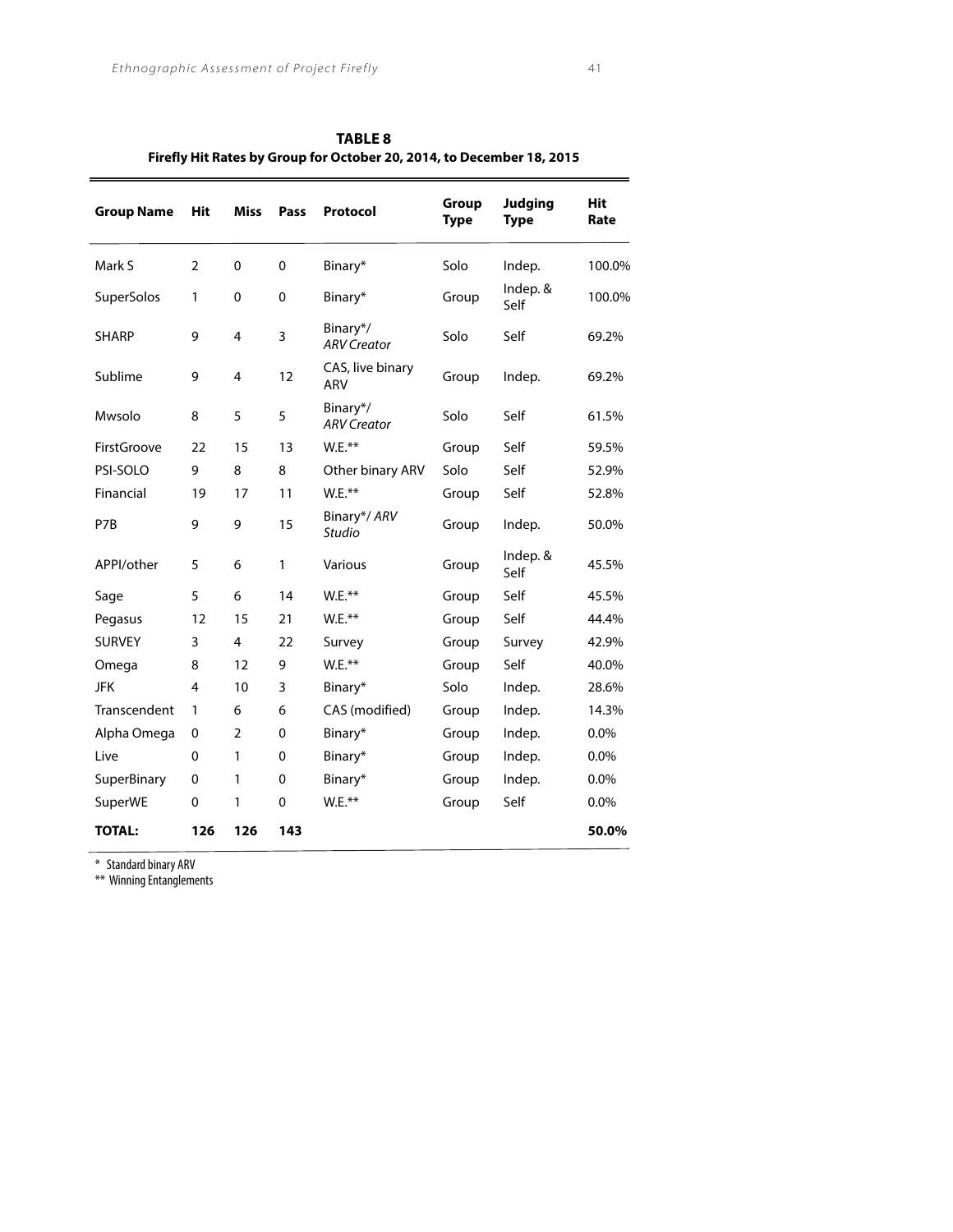individual predictions, then Majority Vote procedures will be expected to increase the accuracy of psi to a high level. This did not happen in Firefly.

In fact, the only run that reached a 60% hit rate was Phase Two, Run 4. Grgić partially attributed its success to having a prediction from only one entity per day. He also cited a new-to-APP trading protocol used only during Run 4 (described previously).

## **Displacement Affects Single Group and Aggregate Group Predictions**

Another factor affecting Firefly's results was displacement, a common and troubling phenomenon where remote viewers accurately describe something other than the intended target. It occurs in ARV and other experimental parapsychology projects that use sets of photos as a judging method. Dr. Patrizio Tressoldi, a parapsychologist who has conducted extensive meta-analysis in areas such as the Ganzfeld body of research, advised in email correspondence with the authors that displacement is one of the most perplexing issues he and other researchers continue to witness. At face value, it makes it appear statistically that psi was not present, when in actuality psi may have been operating in full force but toward the wrong subject matter.

This happened 6 times between October 2014 and July 2015. In these 6 instances, all groups submitting predictions on a specific Firefly trade day were in agreement (no passes), but they predicted the unactualized side. After July 2015, the trading team abandoned the approach of having more than one group make a prediction for the same trade. Afterward, predictions from only one Firefly entity (group or solo) per trade day were used.

Additionally, other examples address possible displacement within a single group. Thirty-nine instances of strong consensus predictions occurred at the group level, resulting in a 48% hit rate. Strong consensus occurred when there was a 3-point spread difference or advantage for one side, such as 3 sessions predicting one side and 0 sessions for other side.

**Number of trials.** Jon Knowles, who served as an "Apprentice Trader" from October 2014 through March 2015, posted to the Firefly Investment Club Google page:

The mandate to have 240 or so trades in the course of 15 months placed a heavy burden on the project in a variety of ways. Making so many trades means lots of taskings each week, lots of sessions, and lots of analysis.

In support of Knowles' observation, studies have shown that fewer trials seem to be more effective than too many close together. In 1984, Russell Targ and Keith Harary completed two ARV studies (Harary & Targ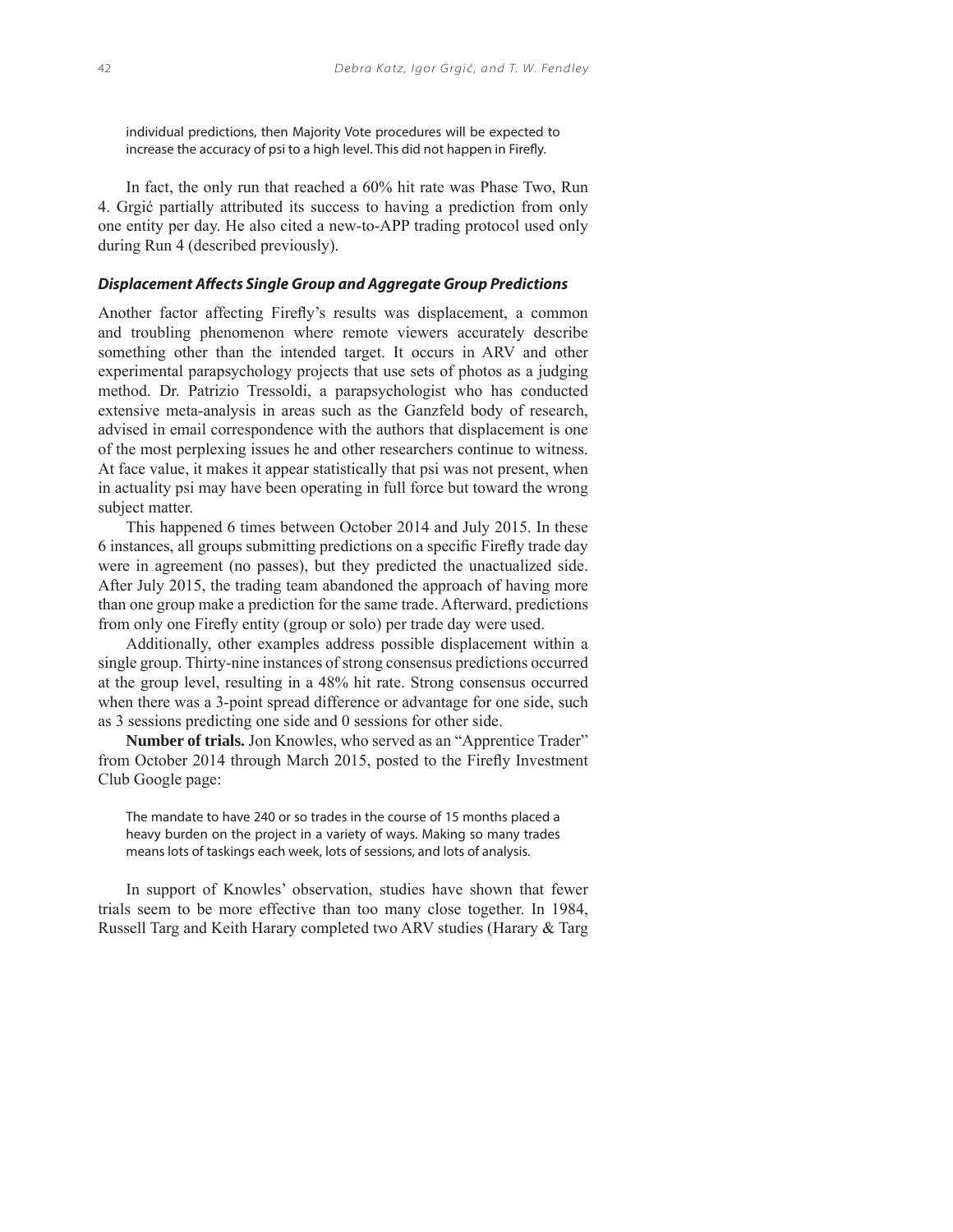1985). The first, featured in *The Wall Street Journal*, yielded \$120,000. On a second, unsuccessful attempt, they shortened the intervals between trials and viewers sometimes started a new trial before receiving feedback on an earlier one (Targ 2012). In 1995, Targ repeated the study with the earlier protocol's less-frequent trials and results were highly significant (Targ, Kantra, Brown, & Wiegand 1995).

These researchers suggested too many trials in a short period of time may lead to both viewer and manager fatigue.

**Judging.** Outside of Project Firefly, fluctuations in judging have been observed in independent tests performed by Grgić, as well as those conducted by Poquiz, creator of the Dung Beetle Method of scoring (Poquiz 2013). While these exploratory trials did not include large sample sizes, their results demonstrated the need for further evaluation of differences in judging styles and predictive decision-making. Various factors can lead to misjudging: judging style and experience, taking into account AOLs (analytical overlays), or relying on late-session data. (Some argue that first impressions or the first gestalts are usually correct.) Accurate judging can also be impaired or derailed when photo targets are too similar to each other or when they differ in entropy or numinosity (May, Spottiswoode, & Faith 2000).

Grgić found instances where scores for both photo targets (whether actualized or unactualized) were high (each above 3.5 on the 7-point SRI/ Targ scale) and when scores for both sides were too close, with less than two points of separation between them. Despite that, sometimes a judge made a call for one side when he should have passed because of a mixed signal, as evidenced by data in transcripts matching both sides.

Within Project Firefly, no quality control measures ensured the accuracy of group managers' judging or predictions. The Traders did not generally question the group managers' predictions, particularly in earlier runs when most of the losses were sustained.

**Self-judging.** In ARV projects where viewers are tasked with describing the feedback photo they will see after the outcome of the event is known, self-judging is controversial because it also exposes viewers to the unactualized photo. Over the years, on many remote viewing email lists and online forums, numerous APP members and others involved in ARV have repeatedly commented that self-judging derailed their sessions. However, Rosenblatt suggested this belief only serves as a self-fulfilling prophecy for some viewers, citing instances where viewers were able to overcome displacement with practice and self-discipline.

With so many other variables to consider, the effect of self-judging on the outcome of Project Firefly, if any, cannot be determined. As noted earlier, most, but not all, Winning Entanglements groups used self-judging.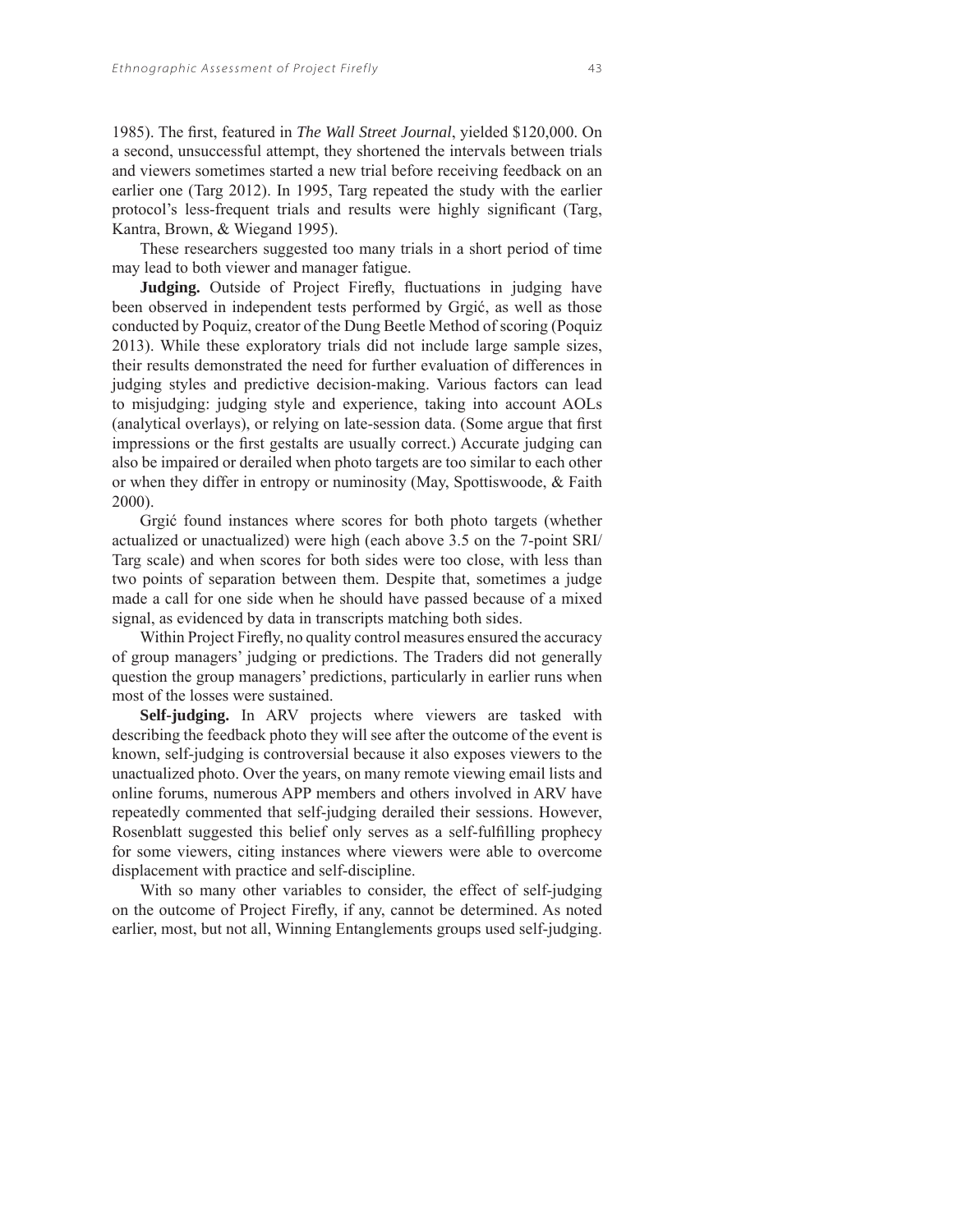WE groups use an online system Rosenblatt developed that automates the ARV process. Viewers see their coordinates in the system, upload their transcripts, and most self-judge them against the photo sets. The overall hit rates for those groups ranged from FirstGroove's 59.5% to Omega's 40%. At one point, a self-judging solo viewer had 9 hits in a row with only one pass. Non-WE groups that used independent judging had hit rates ranging from Sublime's 69.2% to Transcendent's 14.3%, as shown in Table 8.

#### **Conclusions and Future Study**

In summary, the consensus among this paper's authors, supported by the extensive contributions made by other Firefly key participants, is as follows:

First, predictions based on aggregate groups on a single trade day did not fare as well as single entities (groups or solos). Instead, the data generally support using the best viewers and teams, as per their hit rates listed in Table 8, and keeping the protocol simple. An exception to this was seen in Phase Two, Runs 2 and 3, when the top solo viewers' hit rates dropped from around 70% to roughly 50%. Those data was not statistically significant, however, because no solo viewer did more than 11 non-passing predictions during those runs.

Second, the goal of having 240 trades in a single year placed a great deal of stress on the trading team. Of 249 predictions, 72 were passes. This may be an example of too many predictions in too short a timespan, as seen in the Targ/Harary study (Targ 2012).

Third, an independent Oversight Committee could provide valuable support for the trading team by serving as a check and balance on trading activity, monitoring protocol, and implementing a process to make changes with greater transparency for the viewer/investors. This could be critical if an aggressive wagering method is being used and early losses are incurred.

Fourth, the Kelly wagering method should be used only after verifying the hit rate for the specific viewers and a specific protocol. In this instance, subsequent examination of the pre-Firefly data showed many of the entities used in Firefly had hit rates below chance for similar financial predictions. In such cases, a more conservative approach than investing 20% of all monies should be applied. Further study on the hit rates of different protocols is needed.

#### **Post-Firefl y**

Since the conclusion of Project Firefly, APP has continued to gain members and flourish. At APP's annual conference in June 2016, Rosenblatt included Firefly's hit rate in the charts shown, but he focused on APP's successes. He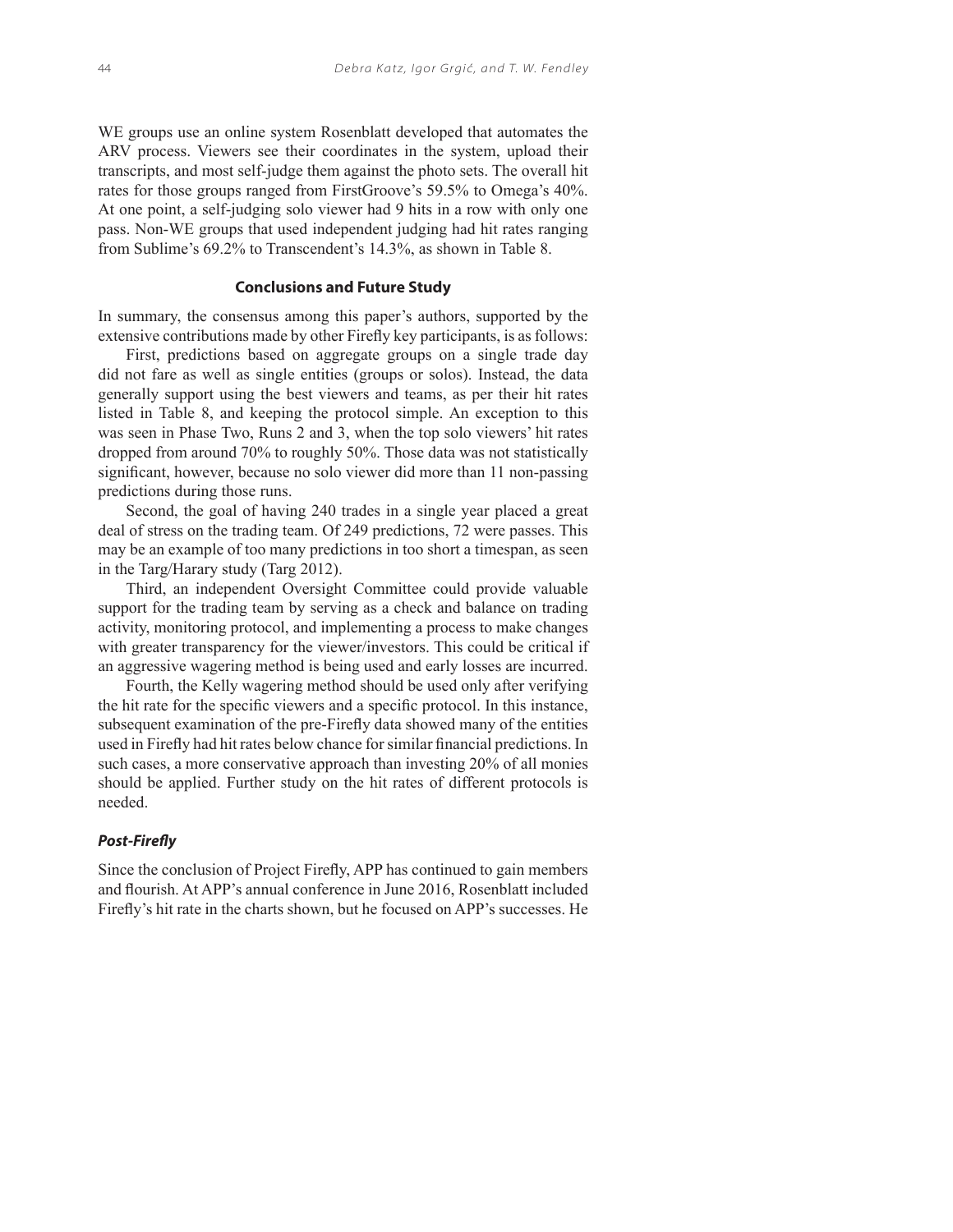often repeated two of his favorite sayings: "Wager wisely, if you wager," and "Get rich slowly." He also wrote, "What seems most important is to use what we believe we have learned to improve our personal ARV/RV skills and group applications."

When asked about Grgić's and Samuelson's study of pre-Firefly data, which showed the financial groups' overall hit rate was only  $51\%$ , Rosenblatt indicated he had never assessed the data in that way before. In a February 3, 2016, email response to the first draft of this paper, he stated: "I believe the FF [Firefly] low hit rate is due to internal money issues, plus the intensity/stress unwittingly placed on the project at the beginning."

Mena said he believes other factors were at play:

I disagree with any hypothesis that states that unconscious money issues related to this aggressive wealth approach are behind the group's inconsistent results. Historically, inconsistent psi effects were attributed to unconscious processes. It is time this meme is recognized and discarded as useless. This approach has provided little explanatory or predictive value after 70 years of discussion and research. More specific hypotheses are needed.

In a February 5, 2015, post to the Firefly Investment Club Google list, Georges said:

[The] project was not a financial success. In terms of organization and coordination involving many people throughout the world with varying tasks, it was a monumental achievement in the ARV community. Surely something to be proud and part of. The knowledge obtained and the experiences realized will continue leading us in paths of discovery.

In a similar vein, APP member Poquiz posted:

Financial success is but a mere step in our journey of elevating global consciousness to the reality of precognition. We must not allow this temporary failure to weaken our resolve. Albert Einstein once said, "Failure is success in progress." And on that account, we have made very good progress toward success. We need only continue our efforts.

#### **Acknowledgments**

Slides, information, and contributions were made by Jon Knowles, Mark Samuelson, Chris Georges, Carlos Mena, Alexis Poquiz, and Marty Rosenblatt. The authors would like to offer a special thanks to *JSE* Reviewer Paul Smith and to *JSE* Associate Editor Roger Nelson for their suggestions and input.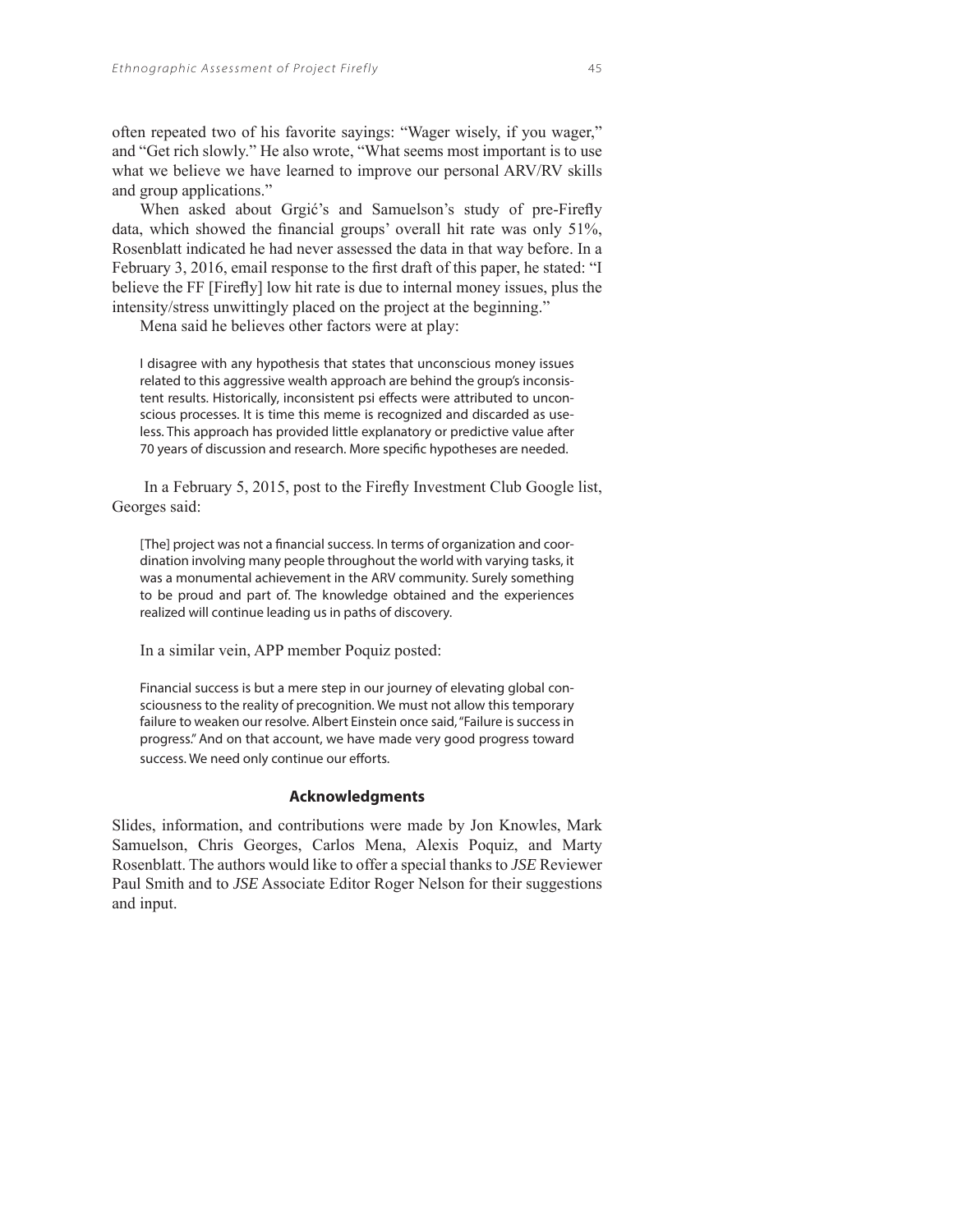## **Disclaimer**

As with any project involving multiple "players," this paper reflects diverse viewpoints, opinions, interests, and concerns. We, the authors, have done our best to create a balanced picture by soliciting and including comments from those who were both longtime members of APP and most intimately involved with the project from start to finish. Earlier drafts of this paper underwent extensive peer review within and outside of the Applied Precognition Project. That being said, any opinions presented within this article should be read as reflective of the authors' own viewpoints (as both project participants and subsequent investigators) and/or of belonging to those specifically quoted within the article itself, rather than as representative of the former Firefly management team members or Applied Precognition Project's owners. It is our sincere hope that this paper will encourage further productive discussion for and between all those who were involved.

#### **References Cited**

- Bem, D. J. (2011). Feeling the future: Experimental evidence for anomalous retro-active influences on cognition and affect. Journal of Personality and Social Psychology, 100(3):407-425.
- Bierman, D. (2013). Can Psi Sponsor Itself? Simulations and Results of an Automated ARV-Casino Experiment. Presented at the 56th Parapsychological Association convention in Viterbo, Italy, August 8–11, 2013. Academia.edu
- Grgić, I. (2015). ARV Studio Software. http://www.arv-studio.com
- Harary, K., & Targ, R. (1985). A new approach to forecasting commodity futures. Psi Research, 4:79–85.
- Houck, J. (1986). Associative Remote Viewing. Archaeus, 4:31–37.
- International Remote Viewing Association, Remote Viewing Research. http://www.irva.org/research/index.html
- Katz, D., & Bulgatz, M. (2017). Election Article Eight Martinis. https://www.academia.edu/33214190/Election\_Article\_Eight\_Martinis.pdf
- Kelly, J. L. (1956). A new interpretation of information rate. System Technical Journal, 35(4): 917-926.
- Kolodziejzyk, G. (2015). Thirteen-year associative remote viewing results. Journal of Parapsychology, 76:349–368.
- May, E. (2006) Two Protocols for Data Collection and Analysis. Laboratories for Fundamental Research, Palo Alto, CA.
- May, E. C. (2016). Private correspondence via email to Debra Katz.
- May, E. C., Spottiswoode, J. P. , & Faith, L. V. (2000). A correlation of the gradient of Shannon entropy and anomalous cognition: Toward an AC sensory system. Journal of Scientific Exploration, 14(1):53–72.
- Poquiz, A. (2013). The Dung Beetle System: Alexis Poquiz Method of Scoring. http://www.appliedprecog.com/single-post/2015/01/02/Dung-Beetle-Scoring-System-AKA-Poquiz-Rating-Method
- Puthoff, H. E. (1984). ARV Applications. Research in Parapsychology. Metuchen, NJ: Scarecrow Press, pp. 121–122.
- Puthoff, H., & Targ, R. (1976). A Perceptual Channel for Information over Kilometer Distances: Historical Perspective and Recent Research. Proceedings of the IEEE, 64(3)(March).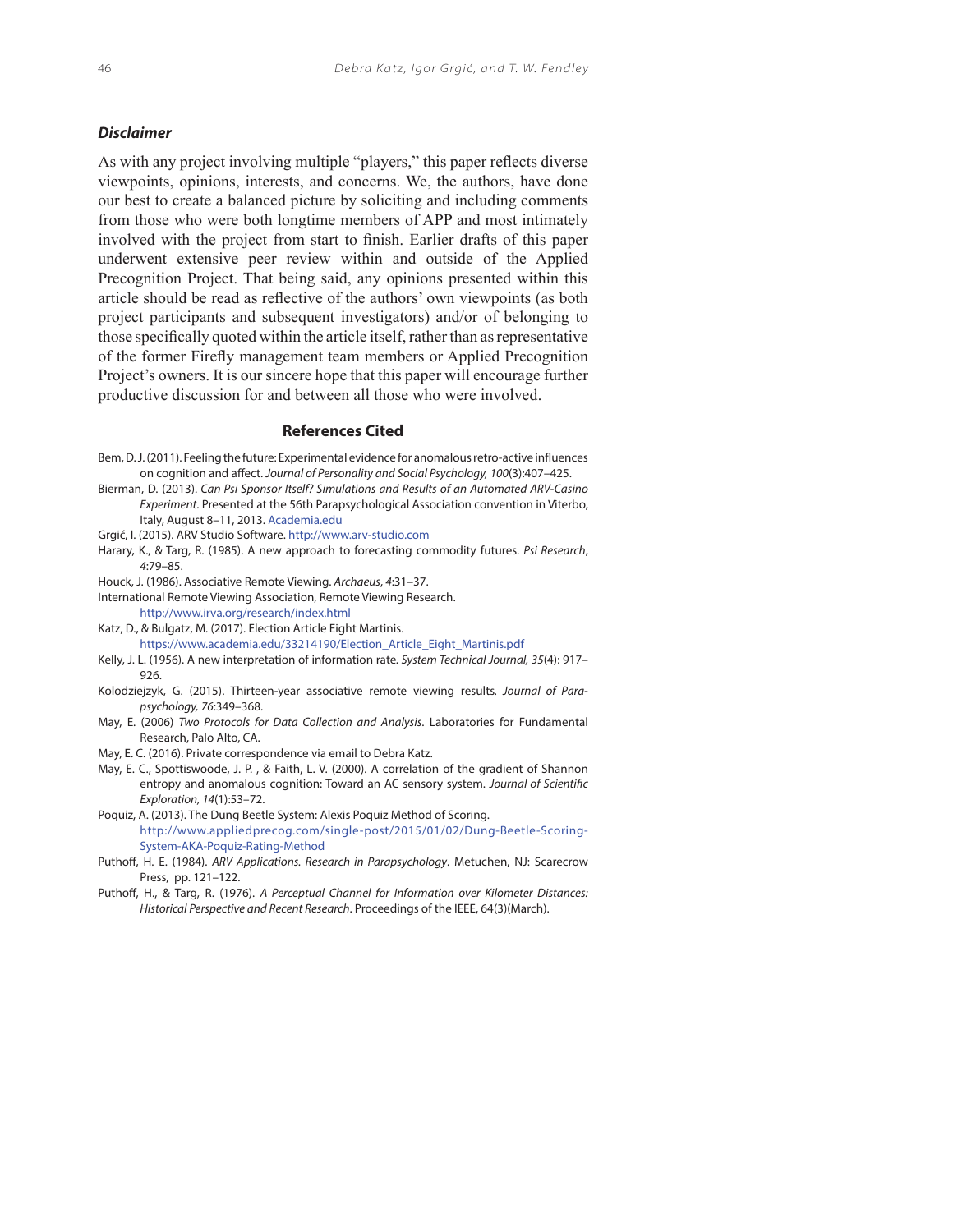Reeves, S., Kuper, A., & Hodges, B. D. (2008). Qualitative research methodologies: Ethnography. BMJ, August 7:337.

Rosenblatt, M. (2000). Applications: AVM Precognition Project: Summary of Results for Protocol-1. Connections Through Time, 7(April/June).

Samuelson, M. (2016). Yearlong "Lively" Project, email to Debra Katz.

- Schwartz, S. A. (1977). Two Application-Oriented Experiments Employing a Submarine Involving a Novel Remote Viewing Protocol, One Testing the ELF Hypothesis. Invited paper for The Philosophical Research Society Conference on Extraordinary Human Functioning (August 1977); Annual Meetings of the Southwestern Anthropology Association (March 1978); The Association for Transpersonal Anthropology (March 1978); Parapyschological Association Annual Meetings (1978); Proceedings American Society for Psychical Research (November1979).
- Smith, C., Laham, D., & Moddell, G. (2014). Stock market prediction using associative remote viewing by inexperienced viewers. Journal of Scientific Exploration, 28(1):7-16.
- Smith, P. H. (1985). Coordinate Remote Viewing. Washington, DC: Defense Intelligence Agency. http://www.rviewer.com/crvmanual/
- Smith, P. H. (2005). Reading the Enemy's Mind: Inside Star Gate—America's Psychic Espionage Program. NY: Douherty.

Targ, R. (2012). The Reality of ESP: A Physicist's Proof of Psychic Abilities. Wheaton, IL: Quest Books.

Targ, R., Kantra, J., Brown, D., & Wiegand, W. (1995). Viewing the future: A pilot study with an error-detecting protocol. Journal of Scientific Exploration, 9:367-380.

#### **Appendix A**

#### **ARV Methodologies Used in Project Firefly**

**Binary ARV.** Binary ARV is the standard protocol within the ARV subculture. It has two possible outcomes, and a photo is attached to each outcome. The viewer does one session per trial with the intention of describing the feedback photo they will see after the event, which is the photo connected only to the winning outcome.

**Binary ARV–"ARV Studio"software.** During and following Project Firefly, Igor Grgić used the "ARV Studio" software he developed to manage the P7B group (Grgić 2015). The full-featured computer program automates and simplifies all phases of a standard binary ARV trial. Those phases include: tasking, photo target selection and pairing, judging, and feedback.

The software features ARV task creation, random coordinate number (Task Reference Number) generation, automated task sending to remote viewers' emails, random and double-blind photo target selection, random and double-blind association of the outcomes to the photo targets, judging and scoring sheet, automated ARV prediction email sending, feedback photo email delivery, and data-keeping. It can be used for both solo and group projects.

Built-in algorithms ensure dissimilarity of computer-selected photo targets from a large pool of photo files, and also ensure non-repetition of selected photo targets for a pre-defined number of ARV trials (www.arvstudio.com).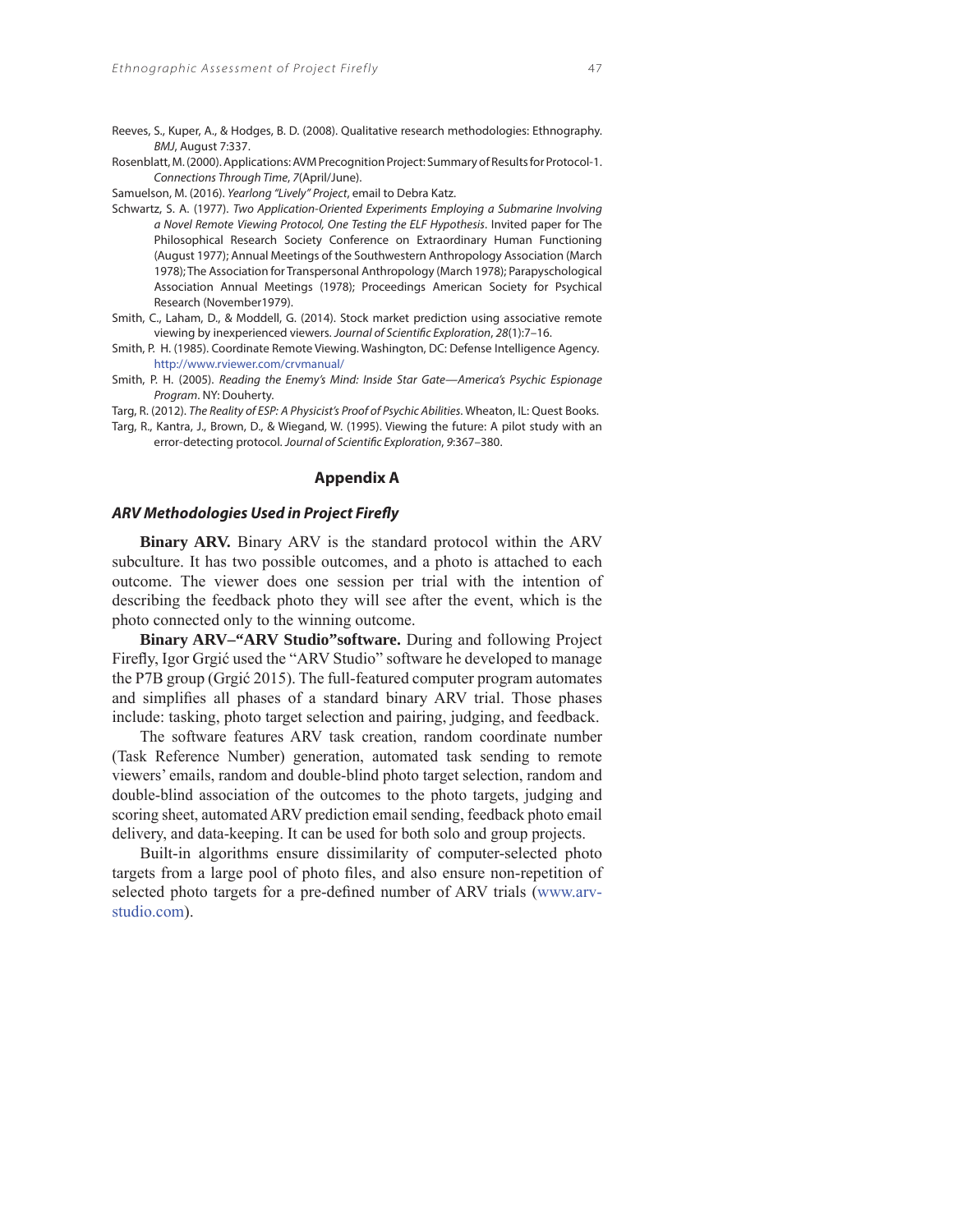**Binary ARV–"ARV Creator" scripted spreadsheet.** Two of Firefly's solo remote viewers, Gary Gholson and Mark White, used "ARV Creator." Over many years, White developed and refined this scripted Excel file, which enables a user to quickly and easily generate a standard binary ARV project.

ARV Creator automatically generates Target Reference Numbers (TRN), randomly selects two photographs by category from a very large photo set, and creates a project with the click of a button. The customizable spreadsheet can be used solo or by a team of viewers. The user interface and accompanying target set are very user-friendly.

**Lively ARV ('Live' Binary ARV)**. "Lively" is a term Sublime's group manager borrowed from group manager Mark Samuelson to designate "live" viewing sessions. During Project Firefly, Sublime group members met online via webinar. They started by socializing, seeing each other on video, then turned off the video while their group manager led them through an opening meditation involving light running through the body. Then they completed their viewing sessions. It is unknown how many of Sublime's predictions for Project Firefly used the Lively method compared with the other reported methods.

**Winning Entanglements (WE) software**. Prior to and during Project Firefly, APP leader Marty Rosenblatt personally managed several groups that used his Winning Entanglements (WE) software. It has a varied photo pool of locations, activities, objects, etc., which allows for double-blind conditions, given that the project manager doesn't see the photo choices prior to the viewer completing the session. Most WE groups in Project Firefly used self-judging. Over the years Rosenblatt has conducted numerous, in-depth free webinars demonstrating WE. These videos are available on the APP website and can provide further insight into the general protocols and technology WE groups use (www.appliedprecog.com). During Project Firefly, Rosenblatt exclusively used the WE software for the following groups: Omega, Financial, and Pegasus. Scott Williams used either WE or CAS (see below) for his Sage and Transcendent groups. A few individuals acting as a group of one used WE, with modifications. Those who used WE ranged from inexperienced through advanced viewers.

**Computer Assisted Scoring (CAS) software**. The Sublime Group, Transcendent, and Sage used the CAS software/protocols. "CAS" is the acronym APP group managers gave to the computer software system designed by Dr. Edwin May, who does not refer to it as "CAS." His system is based on Fuzzy Set Theory, and on the decades of research he and his colleagues performed at SRI aimed at overcoming errors and challenges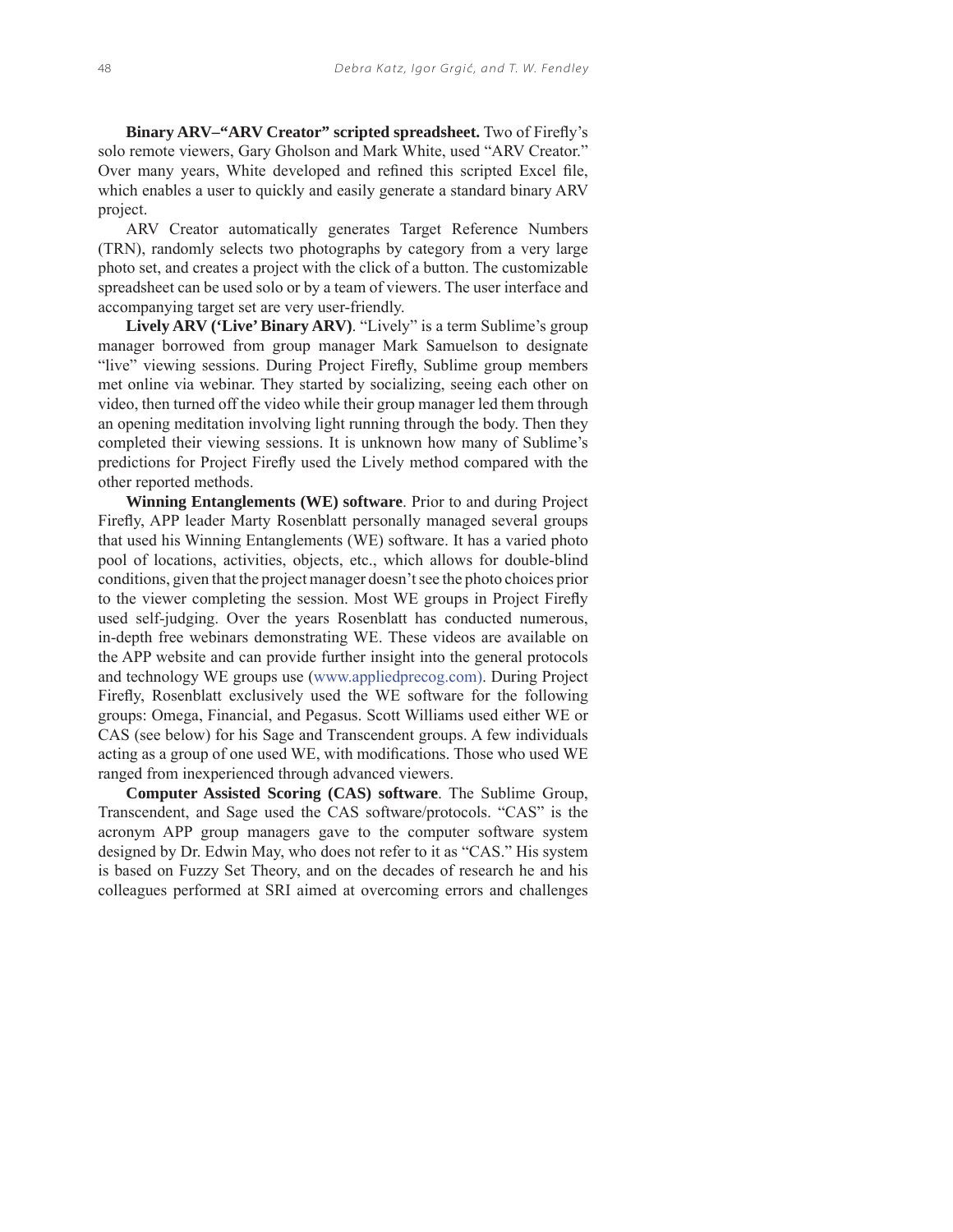in human judging and target selection (May 2006). One distinctive feature of this system is its use of a specific target pool comprising solely photos of locations collected from *National Geographic* archives and "cleansed" of people, animals, and transportation devices. This system was used by Bierman (2013) and by a few APP group managers for about one year prior to its use in Project Firefly.

CAS is designed to eliminate the need for a human judge to actually see the photo options. However, it does require an independent "rater" to look at the viewer's transcript and indicate on a scoresheet if a pre-determined set of descriptors are present. This information is input into a computer. According to APP group managers, informal trials using CAS prior to Firefly showed mixed results. Software glitches at times resulted in missed trials, and raters required a learning curve to understand the items they were scoring. The efficacy of the CAS method in Project Firefly cannot be determined because groups that used CAS also used other protocols. A breakdown was not available of how many predictions were made using each protocol.

**Survey.** Carlos Mena devised a "Survey" based on parapsychological studies that suggest spontaneous occurrences of psi occur from quick, unconscious responses. Rather than pair photos with the direction of the FOREX moves, it used nonsensical word lists. The premise was to use the unconscious somatic responses of a viewer, who was advised to rapidly select the best word from a list of multiple-choice options. Because it took very little time to complete, Mena sent the Survey to all willing Firefly participants, not to one particular group.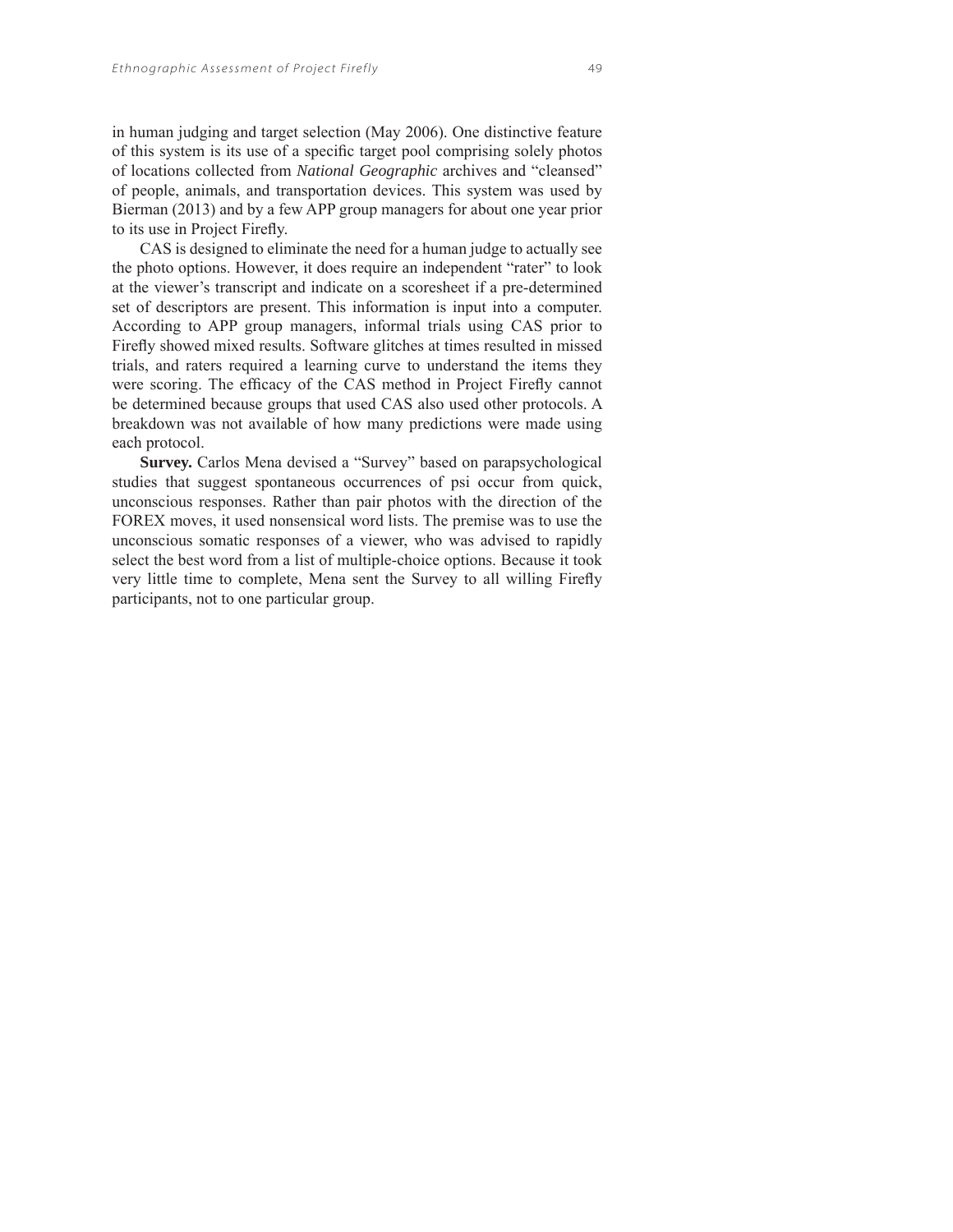## **APPENDIX B**

## **Scoring, Prediction Criteria, Errors Related to Metagroup Communications, Table Hit Comparison, Additional Information (self-reported by group managers)** [Tables created by Igor Grgić]

| Manager<br><b>Name</b> | Group/Solo<br><b>Name</b>                                              | Group<br>Type | Number of<br><b>Viewers</b> | <b>Judging Type</b>                     | <b>Manager's Other</b><br><b>Roles</b> |
|------------------------|------------------------------------------------------------------------|---------------|-----------------------------|-----------------------------------------|----------------------------------------|
| Gary Gholson           | Sharp                                                                  | Solo          | 1                           | Self-judge                              | No                                     |
| John Kovacs            | JFK                                                                    | Solo          | 1                           | Independent<br>judge                    | No                                     |
| <b>Russ Evans</b>      | Psichisensi                                                            | Solo          | 1                           | Self-judge                              | No                                     |
| Igor Grgić             | P7B                                                                    | Group         | 7                           | Independent<br>judge (group<br>manager) | Trader, Firefly manager                |
| Nancy Smith            | Sublime                                                                | Group         | 7                           | Independent<br>judge (group<br>manager) | Judge for another<br>group             |
| Marty<br>Rosenblatt    | Omega,<br>Financial,<br>Pegasus,<br>Firstgroove,<br><b>APPI groups</b> | Group         | 5 to 10 per<br>group        | Self-judge                              | Trader, Firefly manager                |
| <b>Scott Williams</b>  | Sage,<br><b>Transcendent</b>                                           | Group         | Several                     | Self-judge,<br>independent<br>judge     | n <sub>o</sub>                         |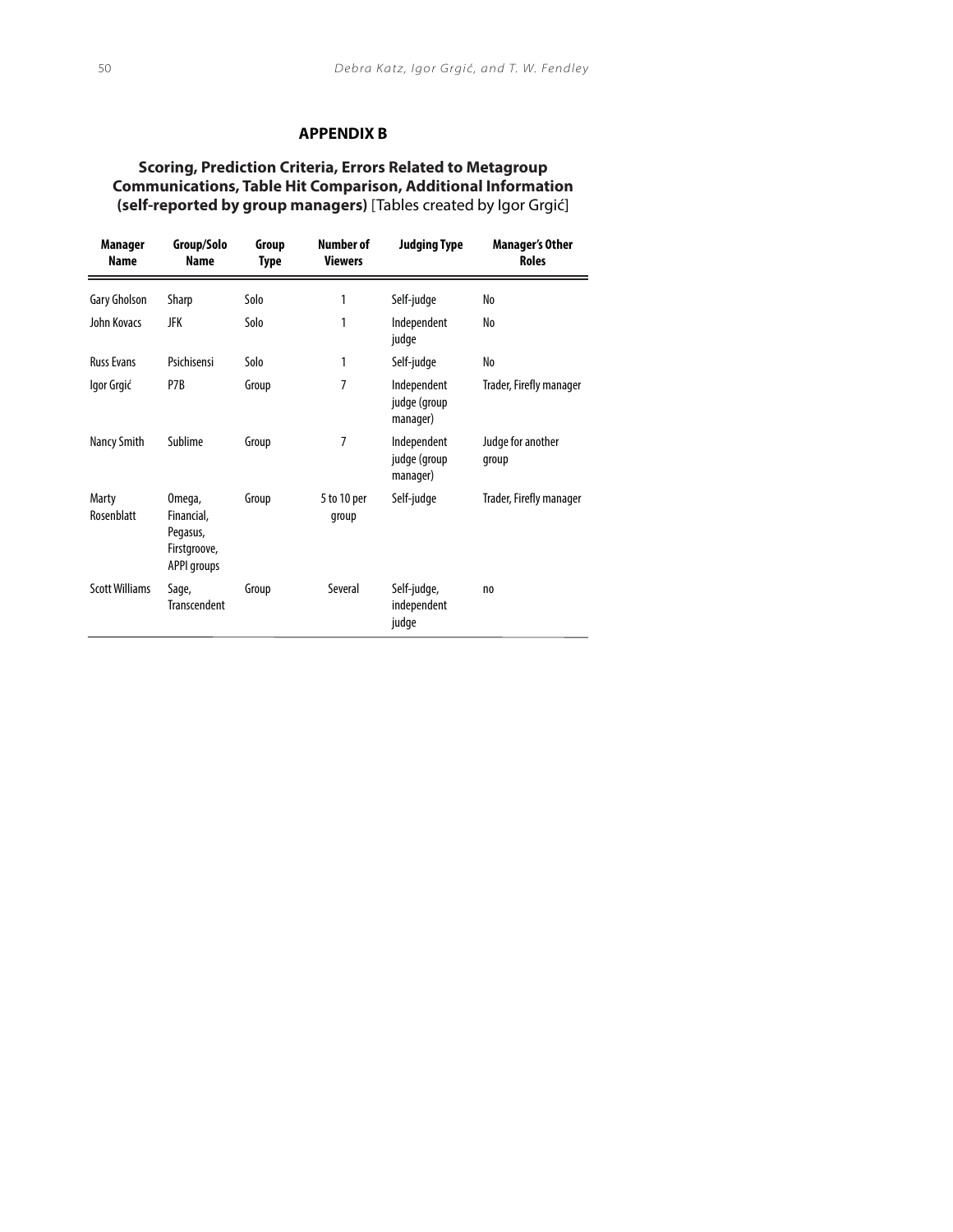| <b>Manager/Group</b>           | <b>Descriptions of the ARV</b><br>Protocol(s) Used                                                                                                                   | <b>Target Pool Description</b>                                                                 | <b>Target Selection and</b><br><b>Randomization</b>                            |
|--------------------------------|----------------------------------------------------------------------------------------------------------------------------------------------------------------------|------------------------------------------------------------------------------------------------|--------------------------------------------------------------------------------|
| Gary Gholson / Sharp           | Binary ARV using ARV Creator<br>(scripted Excel spreadsheet)                                                                                                         | Locations and Activities.<br>Simple Objects                                                    | ARV creator randomly<br>picked target pairings<br>blind                        |
| John Kovacs / JFK              | <b>Binary ARV</b>                                                                                                                                                    | Simple Objects                                                                                 | Independent judge                                                              |
| Russ Evans / Psichisensi       | High volume of data, sketch<br>input direction, 3 advance<br>visuals. Great data separation<br>20+ target direction. Advance<br>image priority, regular<br>sketches. | <b>Locations and Activities</b>                                                                | Solo/Viewer                                                                    |
| lgor Grgić/<br>P7B             | <b>Binary ARV using ARV Studio</b><br>software. Software selects<br>photo targets double blind.                                                                      | Locations and Activities,<br>All: lifeforms, structures,<br>landscapes, activity               | Prepaired by indep.<br>judge; ARV Studio<br>randomly selects<br>pairings blind |
| Nancy Smith / Sublime          | CAS, Binary ARV - 'Lively'<br>method where remote viewer's<br>cooldown and do RV online live                                                                         | Locations and Activities,<br>Simple Objects, CAS (Ed<br>May's Pool), Other types<br>of targets | Independent judge<br>(group manager);<br>viewers; CAS                          |
| Marty Rosenblatt / 5<br>groups | WE. Online system sends two<br>blind coordinates to viewer's<br>email. Viewer submits two<br>sessions and selfjudges.                                                | Locations and Activities,<br>Simple Objects                                                    | WE system randomly<br>selects prepaired<br>target pairs                        |
| Scott Williams / 2<br>groups   | WE (see above), CAS (Computer<br>Assisted Scoring)                                                                                                                   | Locations and Activities,<br>Simple Objects, CAS target<br>pool                                | WE system randomly<br>selects prepaired<br>target pairs                        |

| <b>Manager/Group</b>           | <b>Target Selection Guidelines</b>                                       | <b>Viewer's Blindness to</b><br>the Target at Viewing<br>Time | <b>Manager's Blindness</b><br>to the Target Prior<br><b>Viewing Time</b> |
|--------------------------------|--------------------------------------------------------------------------|---------------------------------------------------------------|--------------------------------------------------------------------------|
| Gary Gholson / Sharp           | Random photosites using ARV<br>Creator                                   | Yes, at all times                                             | Yes, at all times                                                        |
| John Kovacs / JFK              | Private guidelines based off<br>of 10 yrs of private signal line<br>data | (not answered)                                                | (not answered)                                                           |
| Russ Evans / Psichisensi       | Divergent aspects                                                        | (not answered)                                                | (not answered)                                                           |
| P7B<br>lgor Grgić/             | Dissimilar as possible in all<br>aspects                                 | Yes, at all times                                             | Yes, at all times                                                        |
| Nancy Smith / Sublime          | (not answered)                                                           | Yes, at all times                                             | (not answered)                                                           |
| Marty Rosenblatt / 5<br>groups | (not answered)                                                           | Yes, at all times                                             | Yes, at all times                                                        |
| Scott Williams / 2 groups      | (not answered)                                                           | Yes, at all times                                             | (not answered)                                                           |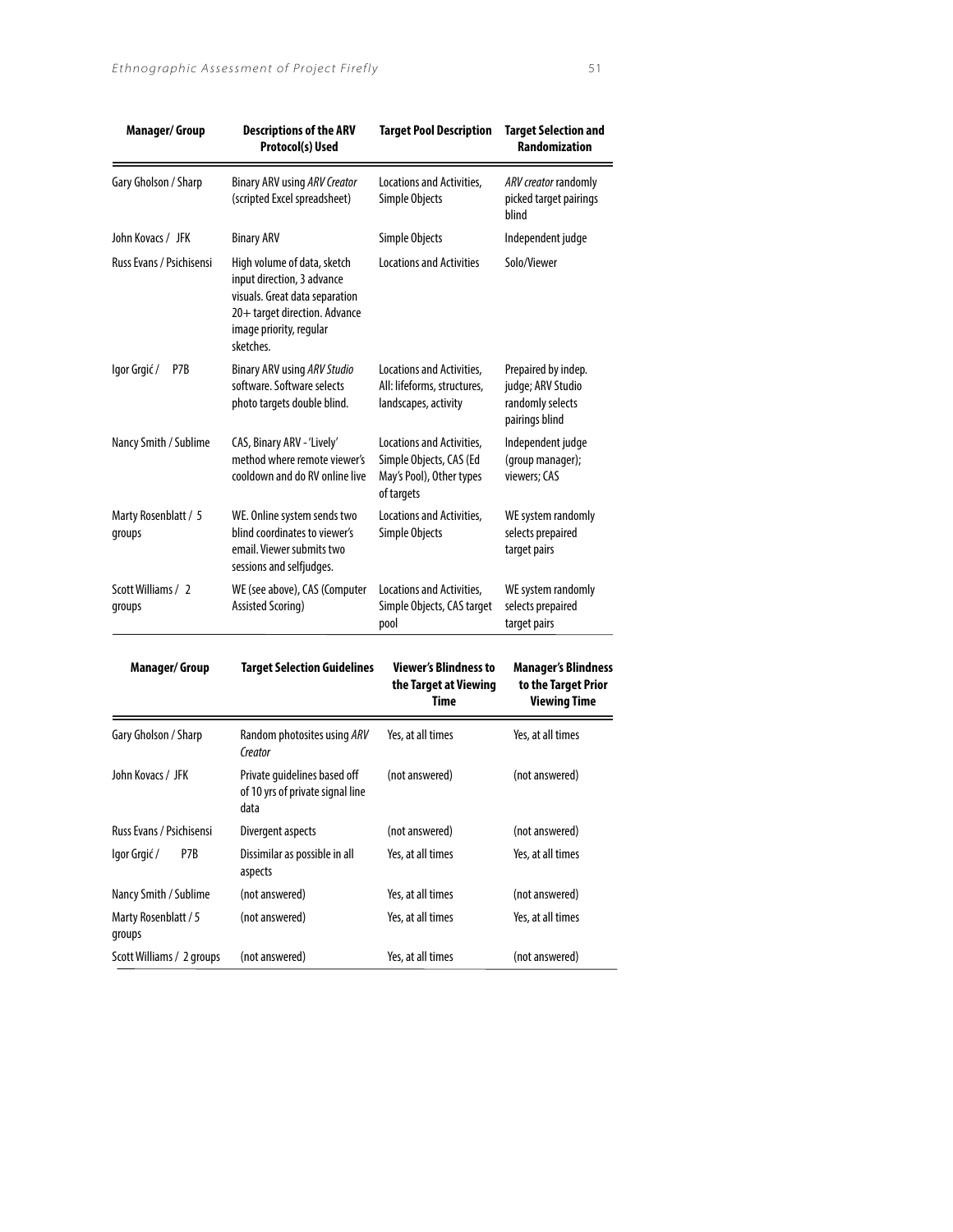| <b>Manager/Group</b>           | <b>Scoring / Rating Method</b>                           | <b>Rules or Criteria for</b><br><b>Making Prediction</b>                                                                  | Occurrence of<br>Judging and<br><b>Protocol Errors</b> |
|--------------------------------|----------------------------------------------------------|---------------------------------------------------------------------------------------------------------------------------|--------------------------------------------------------|
| Gary Gholson / Sharp           | Initial impression, feel, and<br>knowing                 | (not answered)                                                                                                            | No                                                     |
| John Kovacs / JFK              | CR Scores 1-7                                            | Use a specific criteria<br>or rule of a particular<br>point spread to make<br>predictions                                 | No                                                     |
| Russ Evans / Psichisensi       | Simple matching - matches<br>one or the other, no scores | Use a specific criteria<br>or rule of a particular<br>point spread to make<br>predictions                                 | No                                                     |
| P7B<br>lgor Grgic/             | CR Scores 1-7                                            | Using all sessions.<br>Predictions based on<br>majority vote. Sometimes<br>majority vote but with 2<br>point spread rule. | Yes (judging error two<br>times)                       |
| Nancy Smith / Sublime          | CR Scores 1-7; 3 point scale;<br>Figure of Merit (CAS)   | Use a specific criteria<br>or rule of a particular<br>point spread to make<br>predictions.                                | Yes                                                    |
| Marty Rosenblatt / 5<br>groups | CR Scores 1-7                                            | (not answered)                                                                                                            | (not answered)                                         |
| Scott Williams / 2 groups      | CR Scores 1-7, Figure of Merit<br>(CAS)                  | (not answered)                                                                                                            | (not answered)                                         |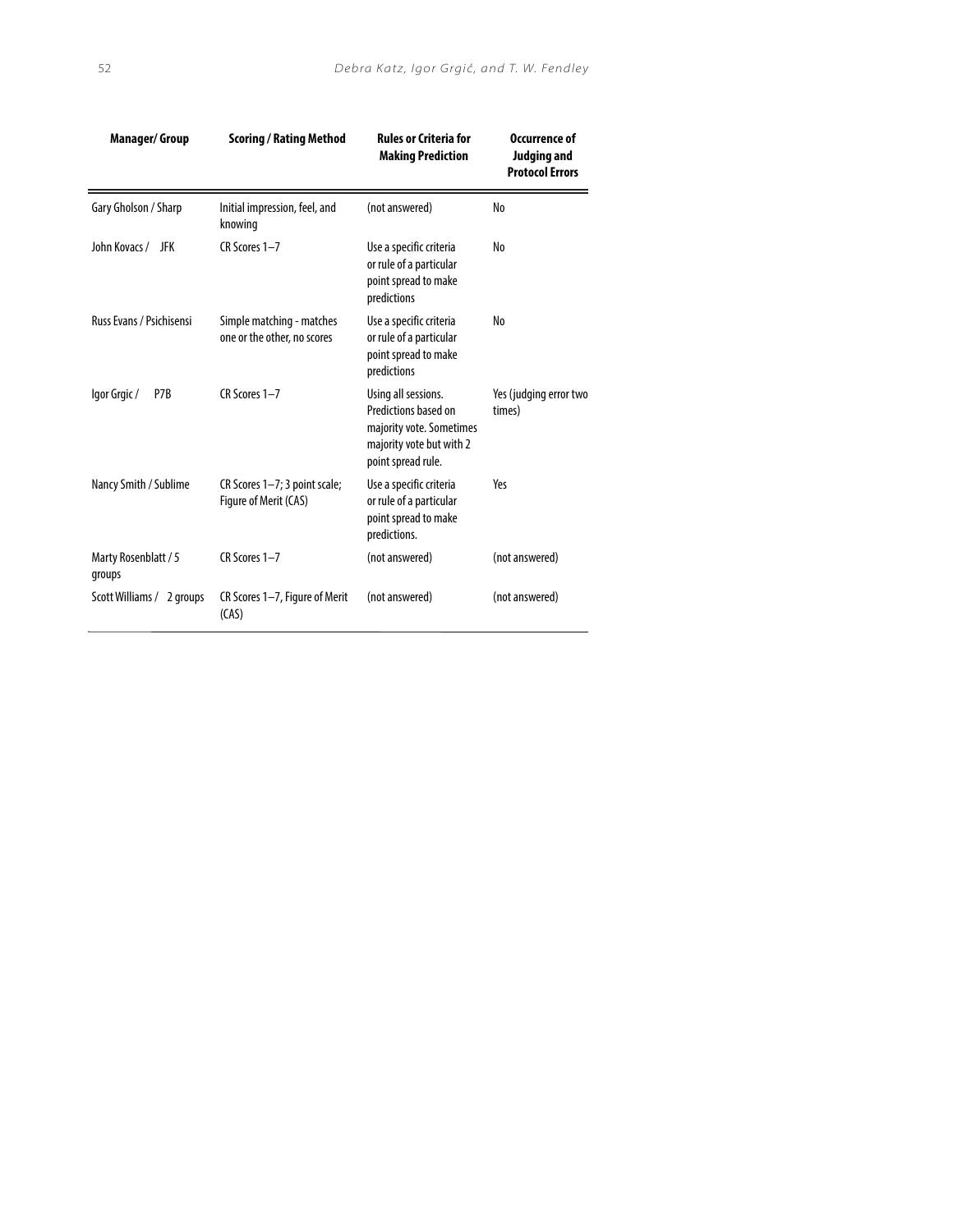| <b>Manager/Group</b>           | <b>Predictions</b><br>per Week | <b>Prediction</b><br>Communication<br>to the Trader                  | <b>Outcome</b><br><b>Communication</b><br>from the Trader | <b>Feedback Sent</b><br>to Viewers        | <b>Private</b><br>Wagering  |
|--------------------------------|--------------------------------|----------------------------------------------------------------------|-----------------------------------------------------------|-------------------------------------------|-----------------------------|
| Gary Gholson / Sharp           | 1                              | Email                                                                | <b>Fmail</b>                                              | Within 24 hours<br>of viewing time        | No                          |
| John Kovacs / JFK              | 1                              | Email                                                                | Email                                                     | Within 24 hours<br>of <i>viewing</i> time | No                          |
| Russ Evans /<br>Psichisensi    | 1                              | Traders /<br>managers did<br>as they chose<br>regardless of<br>input | Email                                                     | Within 24 hours<br>of viewing time        | No                          |
| Igor Grgić / P7B               | 1                              | Email                                                                | Trader - direct<br>outcome access via<br>trading platform | Within 48 hours<br>of viewing time        | Yes, GM and some<br>viewers |
| Nancy Smith /<br>Sublime       | 1                              | Email                                                                | Email. Sometimes<br>made personal<br>outcome decision.    | Within few days<br>of viewing time        | Yes, GM                     |
| Marty Rosenblatt /<br>5 groups | 1 per each of<br>the groups    | Email                                                                | Trader - direct<br>outcome access via<br>trading platform | Within few days<br>of viewing time        | Yes, some viewers           |
| Scott Williams / 2<br>groups   | 1                              | Email                                                                | Email                                                     | (not answered)                            | (not answered)              |